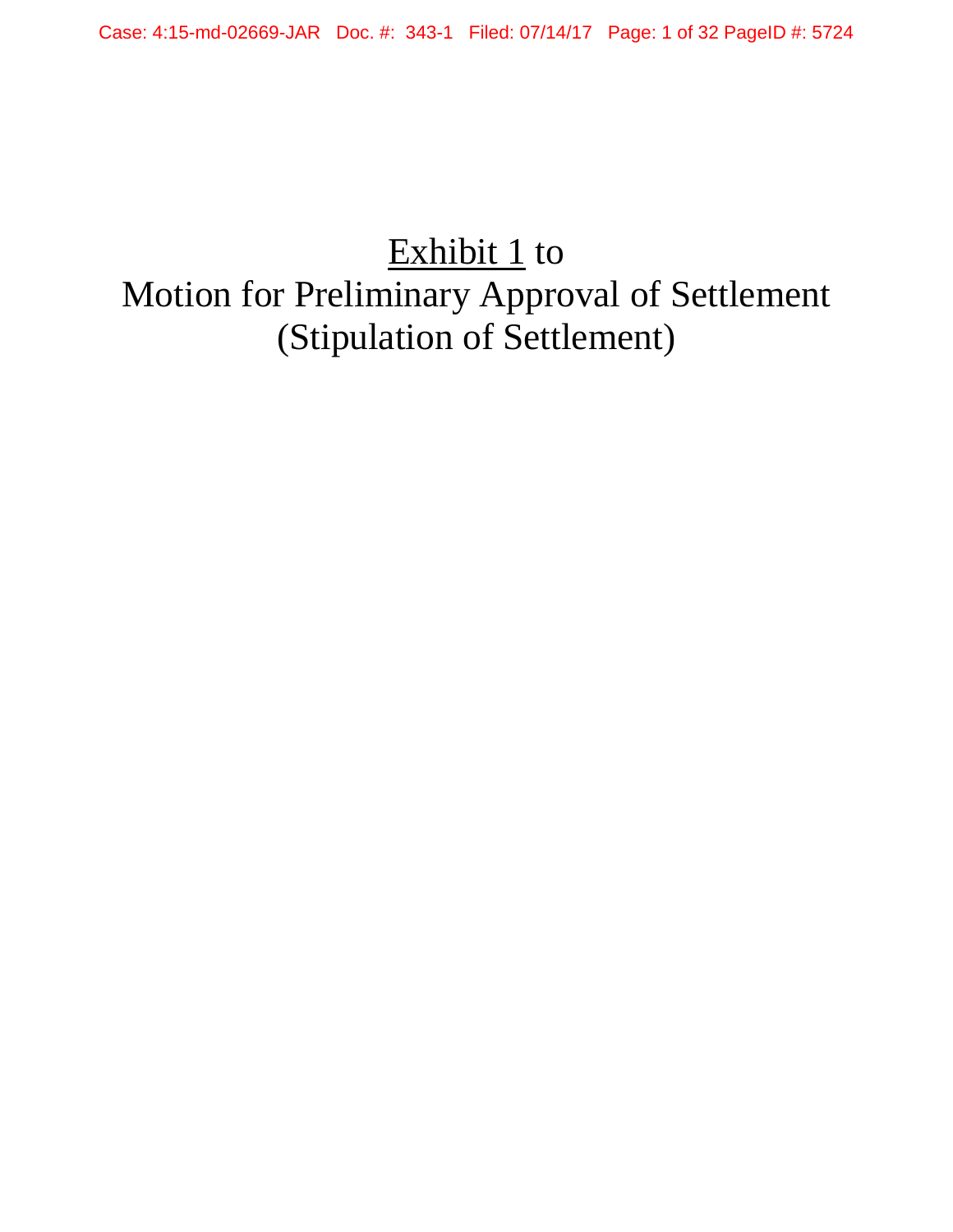# **UNITED STATES DISTRICT COURT EASTERN DISTRICT OF MISSOURI EASTERN DIVISION**

| MDL No. 2669                     |
|----------------------------------|
|                                  |
| Case No. 4:15-MD-02669-JAR       |
|                                  |
| <b>STIPULATION OF SETTLEMENT</b> |
|                                  |
|                                  |
|                                  |

Pursuant to Rule 23 of the Federal Rules of Civil Procedure and subject to and conditioned upon approval by the Court of the terms and conditions contained herein, this Stipulation of Settlement ("Agreement" or "Settlement Agreement") is made and entered into by and among (a) Brian Farr, Steven Coward, Marc Benefield, Nhung Truong, Gustavo Alfaro, David Yagel, John Hiles III, Matthew Lisuzzo, Britt Garrett, Christopher Russell, David Miller, James Mike Shows, Todd Witengier, Byron Goetting, Marvin Cabiness, Keith Macomber, Paul Jack, and Anthony Imbarrato (the "Class Representatives" or "Plaintiffs"), both individually and on behalf of the Settlement Class (as defined below), and (b) Defendants Ruby Corp. (previously named Avid Life Media Inc.) and Ruby Life Inc. (previously named Avid Dating Life Inc.) (together, "Avid), and Noel Biderman (altogether, "Defendants"), by and through their respective duly authorized counsel.

#### $1.$ **RECITALS**

A. WHEREAS, on July 20, 2015, Avid announced that it had been the victim of an intrusion of its computer network by an unauthorized person or persons who subsequently publicly released personal and account information of Avid customers (the "Data Breach").

B. WHEREAS, following announcement of the Data Breach, multiple putative class action lawsuits were filed against Avid related to its alleged inadequate data security practices and to alleged misrepresentations regarding Ashley Madison, an online data website owned and operated by Avid Dating Life since 2007 (the "Data Breach Cases"). Two of the Data Breach Cases also named Noel Biderman, former Chief Executive Officer of Avid Life Media, as a defendant.

C. WHEREAS, since December 9, 2015, the United States Judicial Panel on Multidistrict Litigation ("JPML") has transferred twenty-four Data Breach Cases to the United States District Court for the Eastern District of Missouri (the "Court") for coordinated or consolidated pretrial proceedings under docket number 4:15-md-02669- JAR. The multi-district litigation has been assigned to Judge John A. Ross.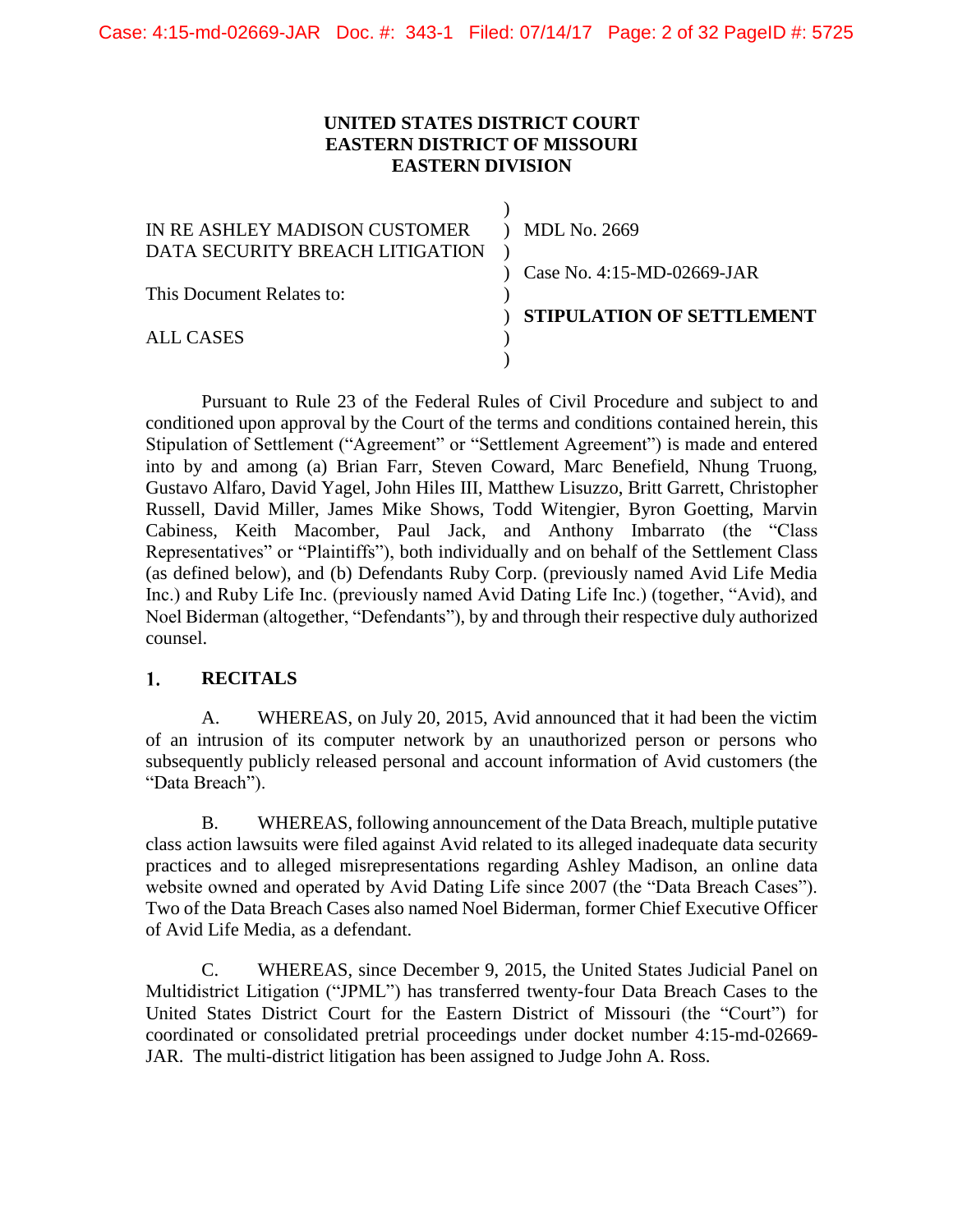D. WHEREAS, on January 7, 2016, the Court ordered Plaintiffs to file a consolidated class action complaint (ECF No. 75).

E. WHEREAS, on June 3, 2016, Plaintiffs filed a Consolidated Class Action Complaint (ECF No. 180), which they amended on June 24, 2016 (ECF No. 186). The operative First Amended Consolidated Class Action Complaint (the "Complaint") asserts the following claims: violation of the Racketeer Influenced and Corrupt Organizations Act; violation of the Federal Stored Communications Act; negligence and negligence *per se*; breach of implied contract; breach of contract; unjust enrichment; negligent misrepresentation; violation of state consumer fraud and protection statutes; violation of the California Customer Records Act; and violation of state data breach notice statutes.

F. WHEREAS, on July 1, 2016, the Court issued an order for limited discovery and briefing related to anticipated motions to compel arbitration by Defendants. (ECF No. 189.)

G. WHEREAS, on August 29, 2016, Defendants moved to dismiss or stay and to compel arbitration based on an arbitration clause and class action waiver contained in the Ashley Madison Terms and Conditions ("Arbitration Motion").

H. WHEREAS, Plaintiffs opposed Defendants' Arbitration Motions, which remain pending before the Court.

I. WHEREAS, Class Counsel represent that they have conducted a thorough examination and investigation of the facts and law relating to the matters in this Action, including, but not limited to, engaging in discovery, review and analysis of Avid's documents and data produced in connection with the Arbitration Motions. Class Counsel also represents that it evaluated the merits of the Parties' contentions and evaluated this Settlement Agreement, as it affects all parties, including Settlement Class Members. Class Counsel further recognize and acknowledge the expense, uncertain outcome, and risk of any litigation, as well as the difficulties and delays inherent in such litigation, and the inherent problems of proof and possible defenses to the claims alleged in the Action. Taking into account the foregoing, Class Counsel believe that the settlement set forth in this Settlement Agreement confers substantial monetary and other benefits upon the Settlement Class, and Class Counsel are satisfied that the terms and conditions of this Settlement Agreement are fair, reasonable, and adequate, and that this Settlement Agreement is in the best interest of the Settlement Class Members.

J. WHEREAS, Defendants deny any wrongdoing or that they committed any act or omission giving rise to any liability or violation of the law, and assert that Plaintiffs agreed to submit their claims to arbitration and further waived any right to proceed by class action. Defendants deny the material allegations of the Complaint, including all claims asserted therein, and Defendants further deny that any of the Settlement Class Members is entitled to any monetary or relief whatsoever in connection with the Action.

K. WHEREAS, Defendants, while disclaiming all liability with respect to all claims, consider it desirable to resolve the Action on the terms stated herein in order to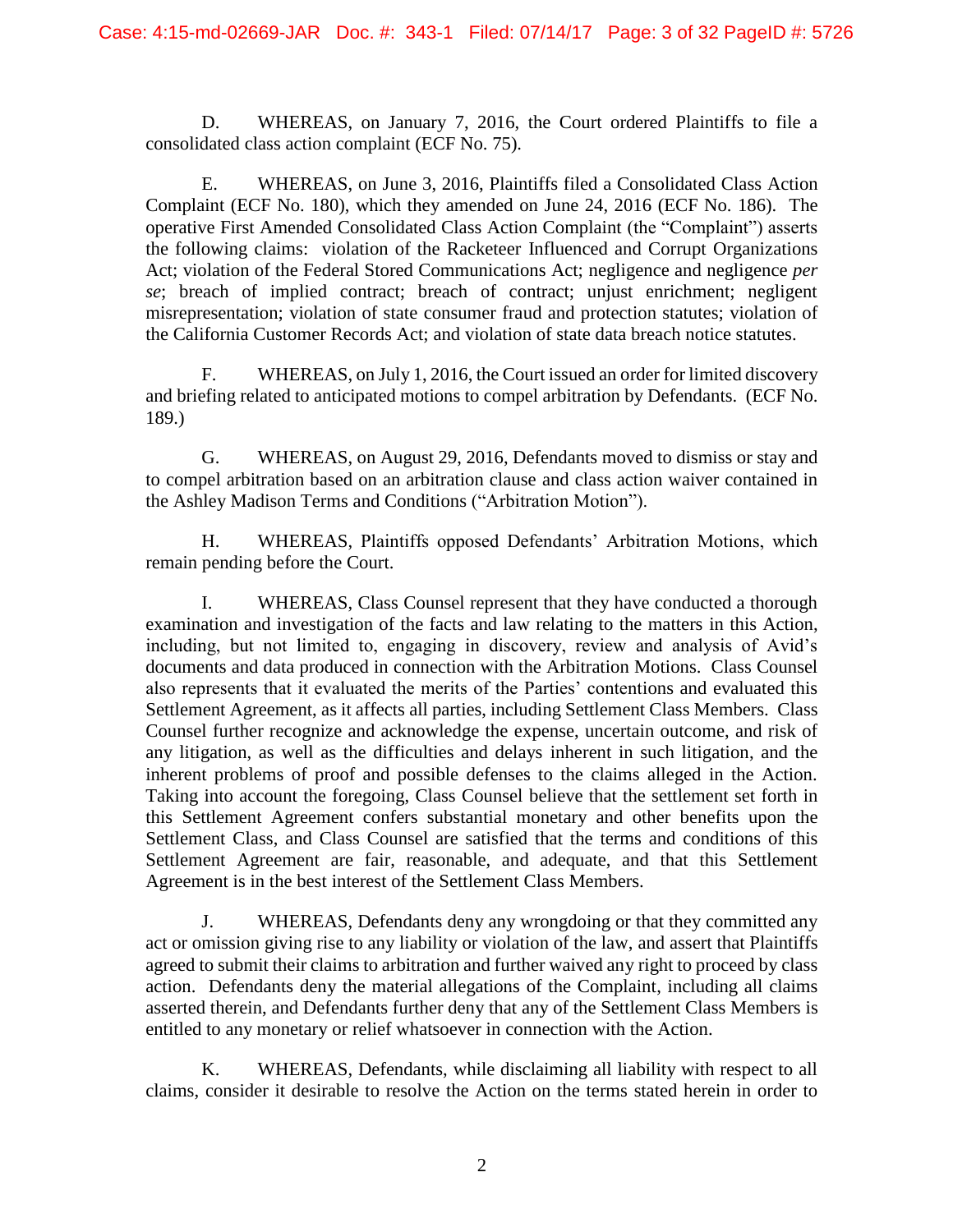avoid further expense, inconvenience and burden and, therefore, have determined that this settlement on the terms set forth herein is in their respective best interests. This Settlement Agreement shall in no event be construed as, or deemed to be evidence of, an admission or concession on the part of the Defendants with respect to any fact or matter alleged in the Action, or any claim of fault or liability or wrongdoing or damage whatsoever.

L. WHEREAS, significant arms'-length settlement negotiations have taken place between and among the Parties, including a day-long mediation session on April 7, 2017, conducted with the assistance of former United States District Court Judge Layn R. Phillips. As a result, this Settlement Agreement has been reached, subject to the Court approval process set forth herein.

M. WHEREAS, in connection with the mediation referenced in paragraph L above and settlement negotiations between and among the Parties, Avid provided Class Counsel with the Avid financial records, including audited financial statements and financial projections, that were submitted to the Federal Trade Commission ("FTC"), as referenced in paragraph IV.C of the Stipulated Order for Permanent Injunction and Other Equitable Relief entered on December 18, 2016, to resolve claims by the FTC against Avid as described further below in paragraph 4.3.

N. NOW THEREFORE, in consideration of the covenants and agreements set forth herein, and of the releases and dismissals of claims as described below, and other good and valuable consideration, the receipt and sufficiency of which hereby is acknowledged by the Parties, the Class Representatives, on behalf of themselves and the Settlement Class Members, and Defendants agree to the Settlement Agreement described herein, subject to Court approval, under the following terms and conditions.

#### $2.$ **DEFINITIONS**

2.1 In addition to the terms defined at various points within this Agreement, the following terms shall have the meaning set forth below:

2.2 "Action" or "Litigation" means Multi-District Litigation No. 2669, *In re: Ashley Madison Customer Data Security Breach Litigation*, No. 15-md-02669 (E.D. Mo.) ("MDL 2669"). MDL 2669 includes the Consolidated Class Action Complaint (ECF No. 180) and any amendments thereto, and all individual actions transferred to, and coordinated with MDL 2669 by the Judicial Panel on Multi-District Litigation ("JPML") (collectively, the "Individual Actions"), specifically: *Doe, et al.* v. *Avid Life Media, Inc., et al.*, No. 15 cv-01132 (E.D. Mo., filed 7/22/15); *Doe* v. *Avid Life Media, Inc., et al.*, No. 15-cv-02750 (N.D. Tex., filed 8/21/15); *Doe 1, et al.* v. *Avid Life Media, Inc., et al.*, No. 15-cv-06405 (C.D. Cal., filed 8/21/15); *Doe 1, et al.* v. *Avid Life Media, Inc., et al.*, No. 15-cv-01347 (C.D. Cal., filed 8/24/15); *Doe* v. *Avid Life Media, Inc., et al.*, No. 15-cv-01464 (N.D. Ala., filed 8/25/15); *Doe 1, et al.* v. *Avid Life Media, Inc., et al.*, No. 15-cv-06619 (C.D. Cal., filed 8/28/15); *Doe* v. *Avid Life Media, Inc., et al.*, No. 15-cv-07760 (N.D. Ill., filed 9/2/15); *Doe* v. *Avid Life Media, Inc., et al.*, No. 15-cv-00386 (E.D. Va., filed 9/3/15); *Doe* v. *Avid Life Media, Inc., et al.*, No. 15-cv-07017 (S.D.N.Y., filed 9/4/15); *Doe 1, et al.* v. *Avid Life Media, Inc., et al.*, No. 15-cv-00658 (S.D. Miss., filed 9/8/15); *Russell* v. *Avid Life Media,*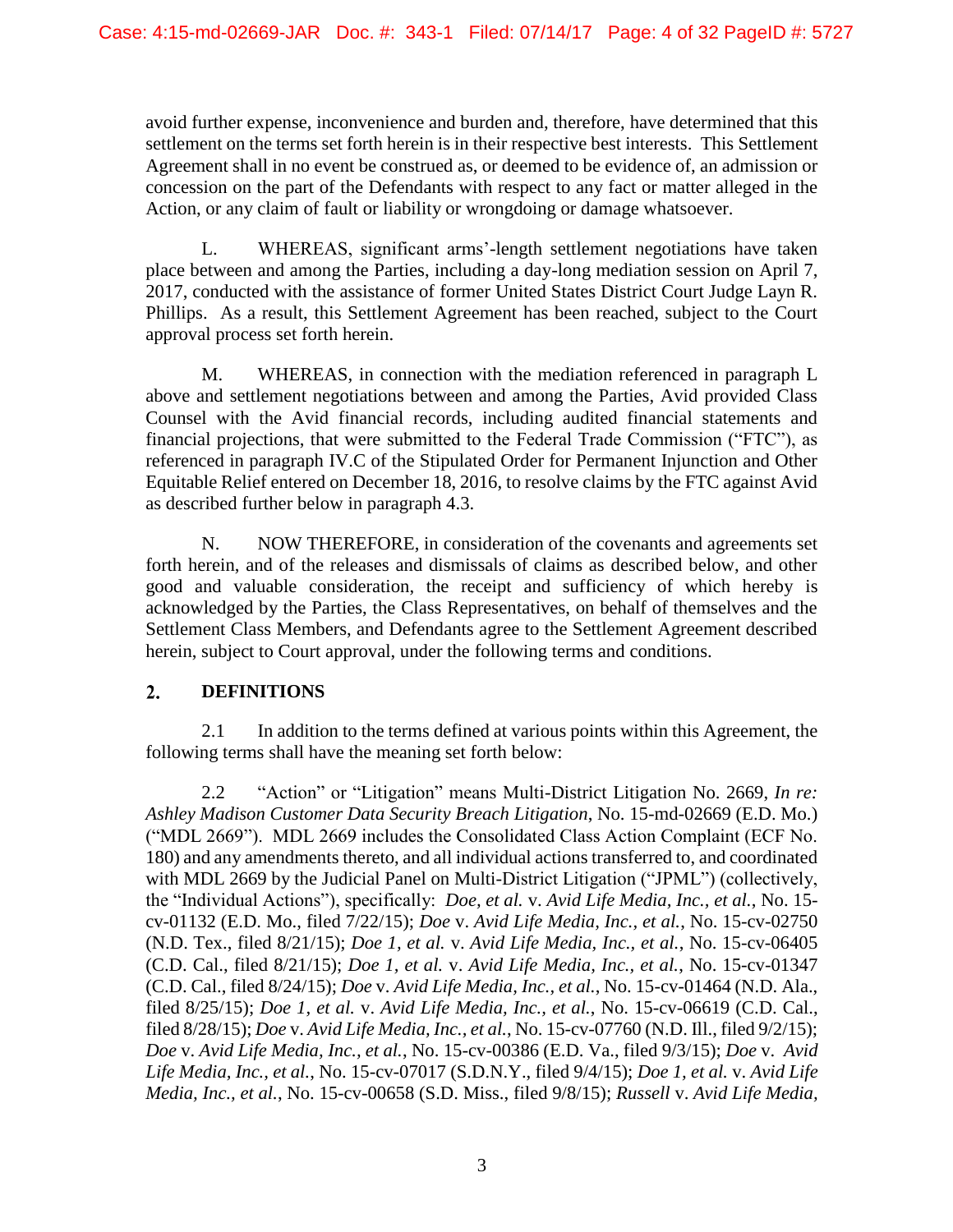*Inc., et al.*, No. 15-cv-02693 (D. Md., filed 9/11/15); *Doe* v. *Avid Life Media, Inc., et al.*, No. 15-cv-08270, (N.D. Ill., filed 9/21/15); *Pauly* v. *Avid Life Media, Inc., et al.*, No. 15 cv-08842 (N.D. Ill, filed 10/5/15); *Doe* v. *Avid Life Media, Inc., et al.*, No. 15-cv-00640 (E.D. Ark., filed 10/16/15); *Berki, et al.* v. *Avid Life Media, Inc., et al.*, No. 15-cv-08208 (C.D. Cal., filed 10/20/15); *Poyet* v. *Avid Life Media, Inc., et al.*, No. 15-cv-08456 (C.D. Cal., filed 10/29/15); *Alfaro* v. *Avid Life Media, Inc., et al.*, No. 15-cv-02295 (C.D. Cal., filed 11/6/15); *Deloach* v. *Avid Life Media, Inc., et al.*, No. 15-cv-00299 (S.D. Ga., filed 11/10/15); *Campbell* v. *Avid Life Media, Inc., et al.*, No. 15-cv-09475 (C.D. Cal., filed 12/8/2015); <sup>1</sup> *Lisuzzo* v. *Avid Life Media, Inc., et al.*, No. 15-cv-11305 (N.D. Ill., filed 12/16/15); *Fipps* v. *Avid Life Media, Inc., et al.*, No. 16-cv-00152 (N.D. Ala., filed 1/27/16); *Scharf* v. *Avid Life Media Inc et al*, No. 16−cv-00225 (E.D. Ark., filed July 20, 2016)<sup>2</sup>; *Plaisance v. Avid Life Media, Inc. et al*, No. 16-cv-16077 (E.D. La., filed Nov. 4, 2016); *Doe 312017* v. *Avid Life Media, Inc.*, No. 17-2492 (C.D. Cal., filed March 30, 2017). Any action filed after the date of this Settlement Agreement that is transferred by the JPML to MDL 2669 shall be deemed to be included within the definition of Individual Actions.

2.3 "Ashley Madison" means the online dating website AshleyMadison.com owned or operated by Avid during the Settlement Class Period, and any mobile applications for that website.

2.4 "Claim" or "Claim Form" means the form substantially similar to the attached Exhibit A which Settlement Class Members must submit to be eligible for relief under the terms of the Settlement Agreement, in accordance with the Notice Plan attached hereto as Exhibit B and further described in the Declaration of Steven Weisbrot.

2.5 "Claims Deadline" means the deadline for submitting Claim Forms as agreed by Class Counsel and Defendants or ordered by the Court.

2.6 "Class Counsel" means the Court-appointed co-lead and liaison counsel in this Action: Dowd & Dowd, P.C., 211 North Broadway, Suite 4050, St. Louis, Missouri 63102; The Driscoll Firm, P.C., 211 N. Broadway, 40th Floor, St. Louis, Missouri 63102; Heninger Garrison Davis, LLC, 2224 1st Avenue North, Birmingham, Alabama 35203.

2.7 "Class Notice" means the notices of proposed class action settlement that the Parties will ask the Court to approve in connection with the motion for preliminary approval of the Settlement Agreement.

2.8 "Class Notice Date" means the date upon which Class Notice is initially sent.

 $\overline{a}$ 

<sup>&</sup>lt;sup>1</sup> On March 4, 2016, Plaintiff Lee Campbell filed a notice of voluntary dismissal without prejudice of this action. (ECF No. 123.)

<sup>&</sup>lt;sup>2</sup> On February 16, 2017, Plaintiff Thadeaus G. Scharf, III filed a notice of voluntary dismissal without prejudice of this action. (ECF No. 332.)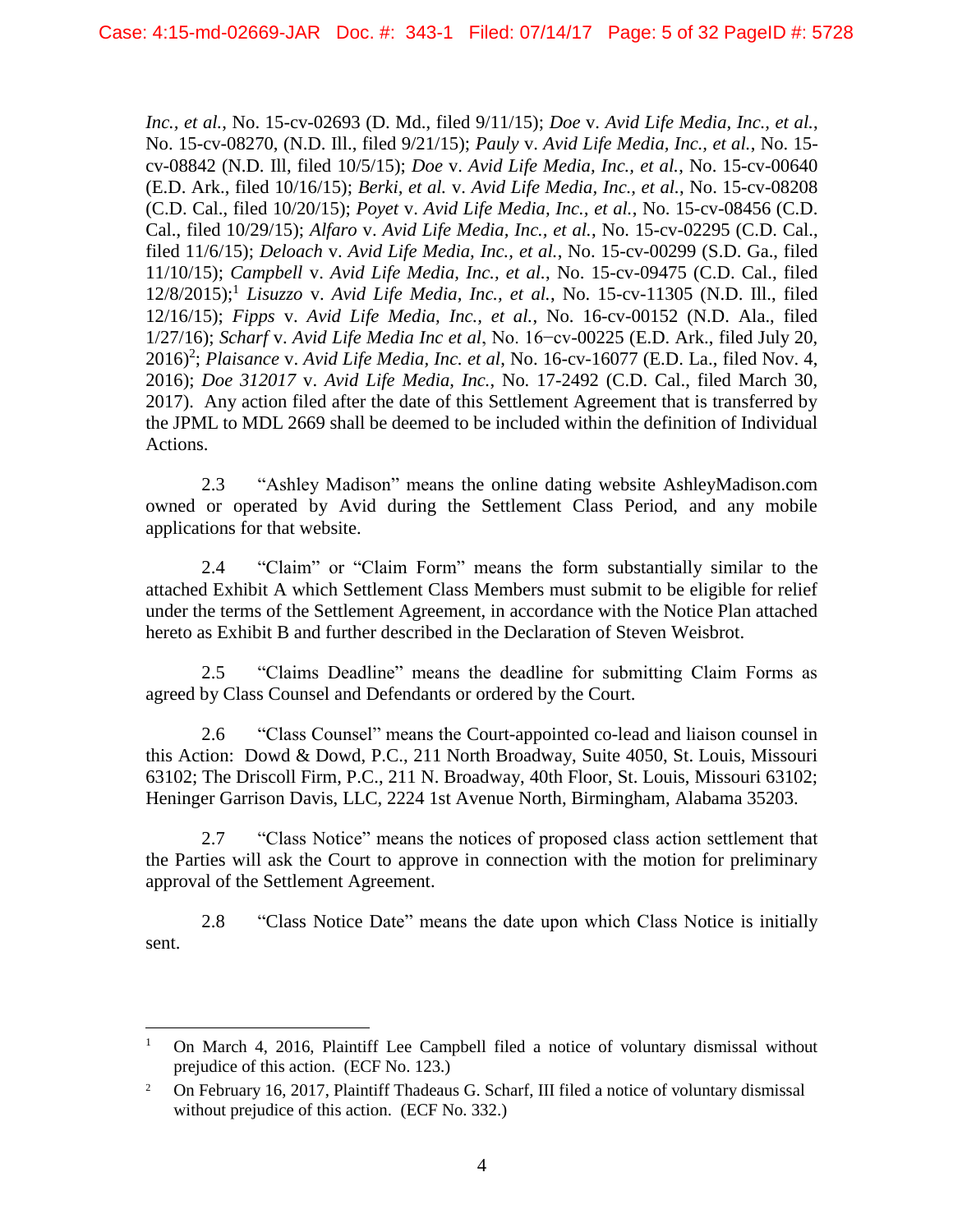2.9 "Class Representatives" means the 18 plaintiffs named in the Complaint: Brian Farr, Steven Coward, Marc Benefield, Nhung Truong, Gustavo Alfaro, David Yagel, John Hiles III, Matthew Lisuzzo, Britt Garrett, Christopher Russell, David Miller, James Mike Shows, Todd Witengier, Byron Goetting, Marvin Cabiness, Keith Macomber, Paul Jack, and Anthony Imbarrato.

2.10 "Court" means the United States District Court for the Eastern District of Missouri, which is presiding over the Action.

2.11 "Defendants' Counsel" means the law firms of Paul, Weiss Rifkind, Wharton & Garrison LLP; and Bryan Cave LLP (together, "Avid's Counsel"); and Boies Schiller Flexner LLP.

2.12 "Effective Date" means the first business day after which all of the following events and conditions have occurred: (a) Class Counsel and Defendants' Counsel have executed this Settlement Agreement; (b) the Court has entered the Final Approval Order; and (c) the Final Approval Order has become a final, non-appealable judgment approving the Settlement Agreement in all material respects and is no longer subject to review, rehearing, appeal, petition for allowance of appeal, petition for certiorari, or other review of any kind. The Effective Date shall not be altered in the event the Court declines to approve, in whole or in part, the payment of attorneys' fees, costs, and expenses in the amounts that Class Counsel requests. Further, the Effective Date shall not be altered in the event that an appeal is filed with the sole issue on appeal being the Fee and Expense Award awarded to Class Counsel.

2.13 "Engager" or "Engager Profile" means an employee or agent-generated account that is not an account used by an actual customer.

2.14 "Fee and Expense Award" means the amount awarded to Class Counsel by the Court for attorneys' fees, costs, and expenses, which shall be distributed by Class Counsel to Class Counsel and Supporting Counsel in a manner consistent with counsel's contribution to the benefit obtained for the Settlement Class Members.

2.15 "Final Approval Order" means an order and judgment issued and entered by the Court, approving this Settlement Agreement as binding upon the Parties and the Settlement Class Members and dismissing the claims against Defendants with prejudice, and setting the amount for an award of fees, costs, and expenses to Class Counsel. The Final Approval Order shall constitute a judgment within the meaning and for purposes of Rule 54 of the Federal Rules of Civil Procedure. The Parties jointly shall request the Court to enter the proposed Final Approval Order. In the event that the Court issues separate orders addressing the foregoing matters, then Final Approval Order means the date of the last of such orders.

2.16 "Full Delete," "Paid Delete" or "Complete Profile Removal" means the feature offered on AshleyMadison.com allowing users to cancel their Ashley Madison account and delete their user profile, including the content of any messages sent or received by the user, and for which, until July 20, 2015, Avid charged a one-time payment of \$19.00.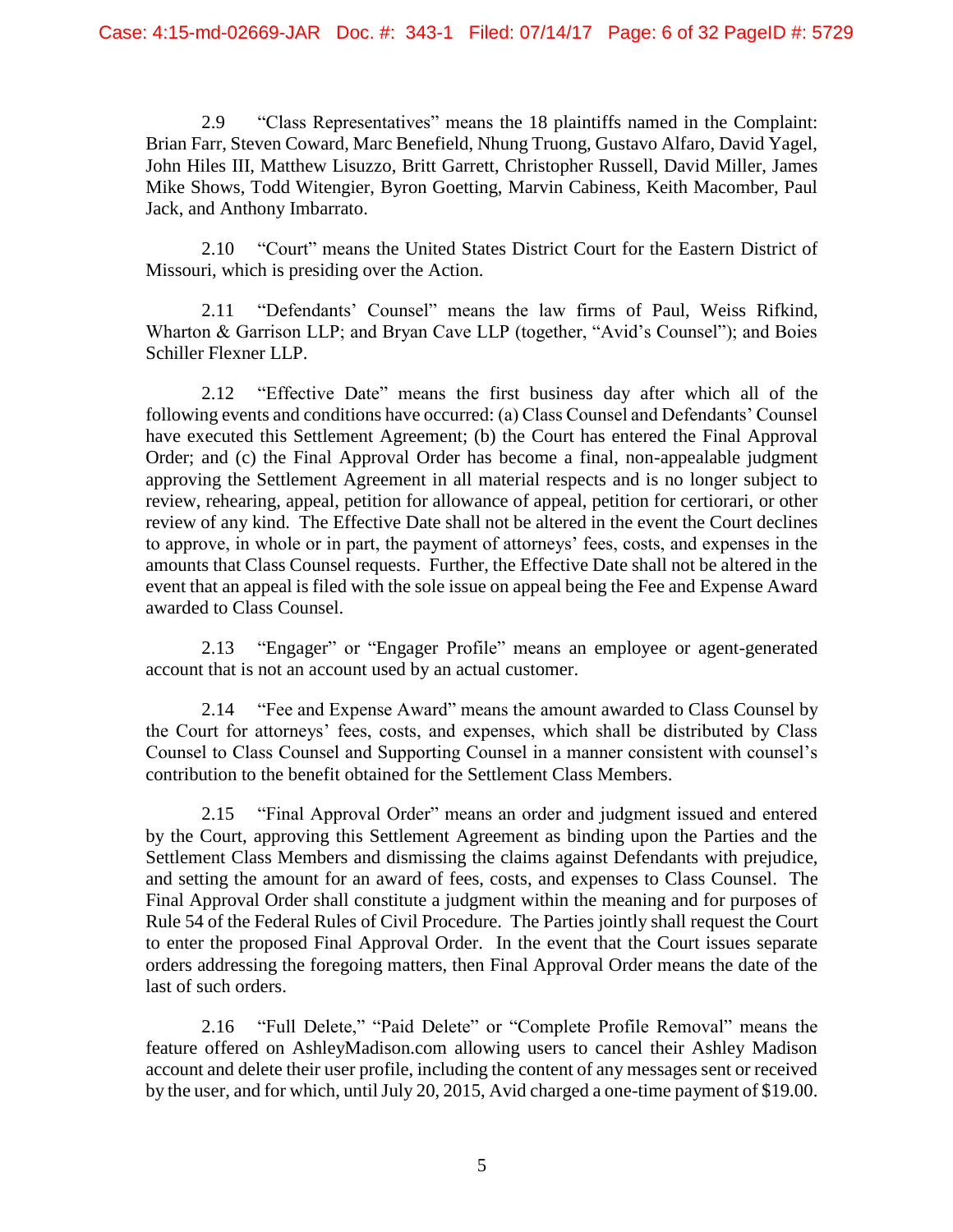2.17 "Net Settlement Fund" means the amount remaining in the Settlement Fund after payment of the amounts set forth in paragraphs 3.3.1 to 3.3.4.

2.18 "Notice Program" or "Notice Plan" means the notice plan and methods, substantially as described in Exhibit B hereto, developed by the Settlement Administrator and also described in more detail in the Declaration of Steven Weisbrot, Esq. On Adequacy of Notice Program, dated July 13, 2017, filed contemporaneously herewith.

2.19 "Objection Deadline" means sixty (60) days after the Class Notice Date.

2.20 "Opt-Out Deadline" means sixty (60) days after the Class Notice Date.

2.21 "Parties" means the Class Representatives, Avid, and Noel Biderman.

2.22 "Personal information" means individually identifiable information from or about an individual consumer, including, but not limited to: (1) first and last name; (2) home or other physical address, including street name and name of city or town; (3) email address or other online contact information, such as an instant messaging user identifier or a screen name; (4) telephone number; (5) date of birth; (6) government-issued identification number, such as a driver's license, military identification, passport, or Social Security number, or other personal identification number; (7) payment card account numbers; (8) photographs of the consumer; and (9) sexual preferences.

2.23 "Preliminary Approval" means that the Court has entered an order preliminarily approving the terms and conditions of this Settlement Agreement, including the manner of providing and content of notice to Settlement Class Members.

2.24 "Preliminary Approval Date" means the date on which the Court enters an Order granting Preliminary Approval.

2.25 "Long Form Notice" means the proposed long form notice, substantially in the form as that attached hereto and made a part hereof as Exhibit C, to be approved by the Court and to be published in accordance with Section 4 of this Settlement Agreement and in accordance with the Notice Program attached hereto and described in the Declaration of Steven Weisbrot.

2.26 "Summary Publication Notice" means the proposed short form notice, substantially in the form as that attached hereto and made a part hereof as Exhibit D, to be approved by the Court and to be published in accordance with Section 6 of this Settlement Agreement and in accordance with the Notice Program attached hereto and described in the Declaration of Steven Weisbrot.

2.27 "Released Parties" means (a) Ruby Corp. (previously named Avid Life Media Inc.), Ruby Life Inc. (previously named Avid Dating Life Inc.), and each of their respective present and former parents, subsidiaries, divisions, affiliates, predecessors, successors, and assigns, and the present and former directors, officers, executives, employees, agents, insurers, shareholders, attorneys, advisors, consultants, representatives, partners, joint venturers, independent contractors, vendors, auditors, principals,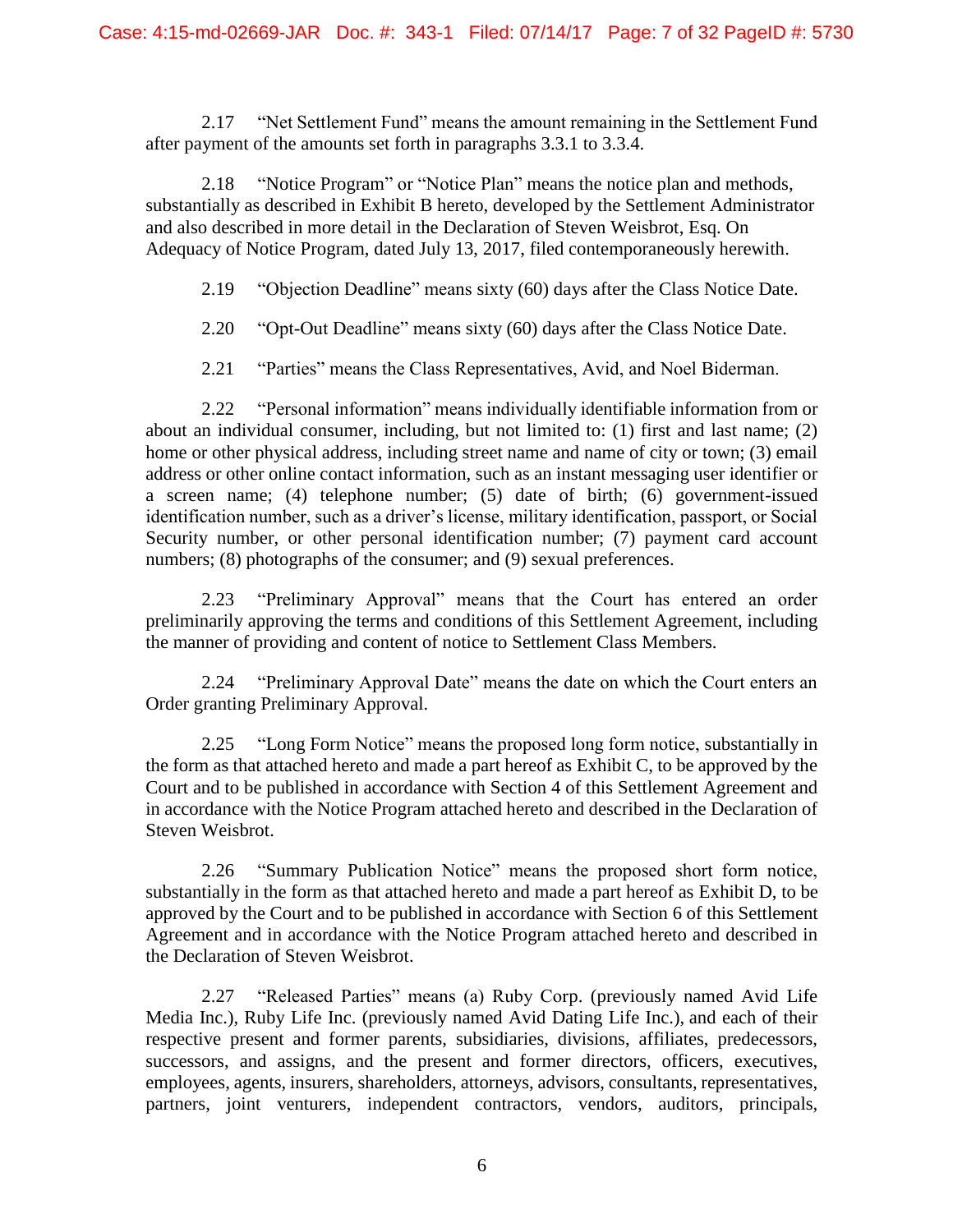predecessors, successors, and assigns of each of them, and (b) Noel Biderman and his heirs, assigns, beneficiaries, and successors.

2.28 "Releasing Parties" means the Class Representatives and all Settlement Class Members who do not timely and properly exclude themselves from the Settlement Class, and each of their respective heirs, assigns, beneficiaries, and successors.

2.29 "Reasonable Documentation" means documentation supporting a Claim. Non-exhaustive examples of Reasonable Documentation include credit card statements, bank statements, invoices, telephone records, e-mail receipts, other payment records, or sworn declaration or affidavit. A completed Claim Form with the name, signature, and date of a Class Member on the attestation and signature page of the Claim Form shall constitute a sworn declaration for purposes of Reasonable Documentation as defined herein.

2.30 "Settlement Administrator" means Angeion Group. Class Counsel and Avid may, by agreement, substitute a different settlement administrator, subject to approval by the Court. In the absence of agreement, either Class Counsel or Avid may move the Court to substitute a different settlement administrator, upon a showing that the responsibilities of settlement administrator have not been adequately executed by the incumbent.

2.31 "Settlement Class" and "Settlement Class Members" means: All residents of the United States of America who used Ashley Madison during the Settlement Class Period (as defined in paragraph 2.32 below), including, but not limited to, all persons who whose Personal Information was compromised or released publicly as a result of the Data Breach, who purchased the Paid Delete or Full Delete option on Ashley Madison on or before July 20, 2015, or who purchased credits or account upgrades on Ashley Madison or otherwise paid to use Ashley Madison. Settlement Class Members who exclude themselves from the Settlement Class, pursuant to the procedures set forth in Sections 6.4 and 6.6 of the Settlement Agreement, shall no longer thereafter be Settlement Class Members and shall not be bound by this Settlement Agreement, and shall not be eligible to make a Claim for any benefit under the terms of this Settlement Agreement or object thereto.

2.32 "Settlement Class Period" means the period of time from January 1, 2002 through the Preliminary Approval Date.

2.33 "Settlement Fund" means the total cash commitment of Defendants for purposes of effectuating the settlement of this Action, with a total value of Eleven Million, Two Hundred Thousand Dollars and no cents (\$11,200,000), the payment and disposition of which is subject to the provisions of this Settlement Agreement.

2.34 "Settlement Website" means the website that the Settlement Administrator will establish as soon as practicable following Preliminary Approval, but prior to the commencement of the Notice Program, as a means for Settlement Class Members to obtain notice of and information about the Settlement Agreement, through and including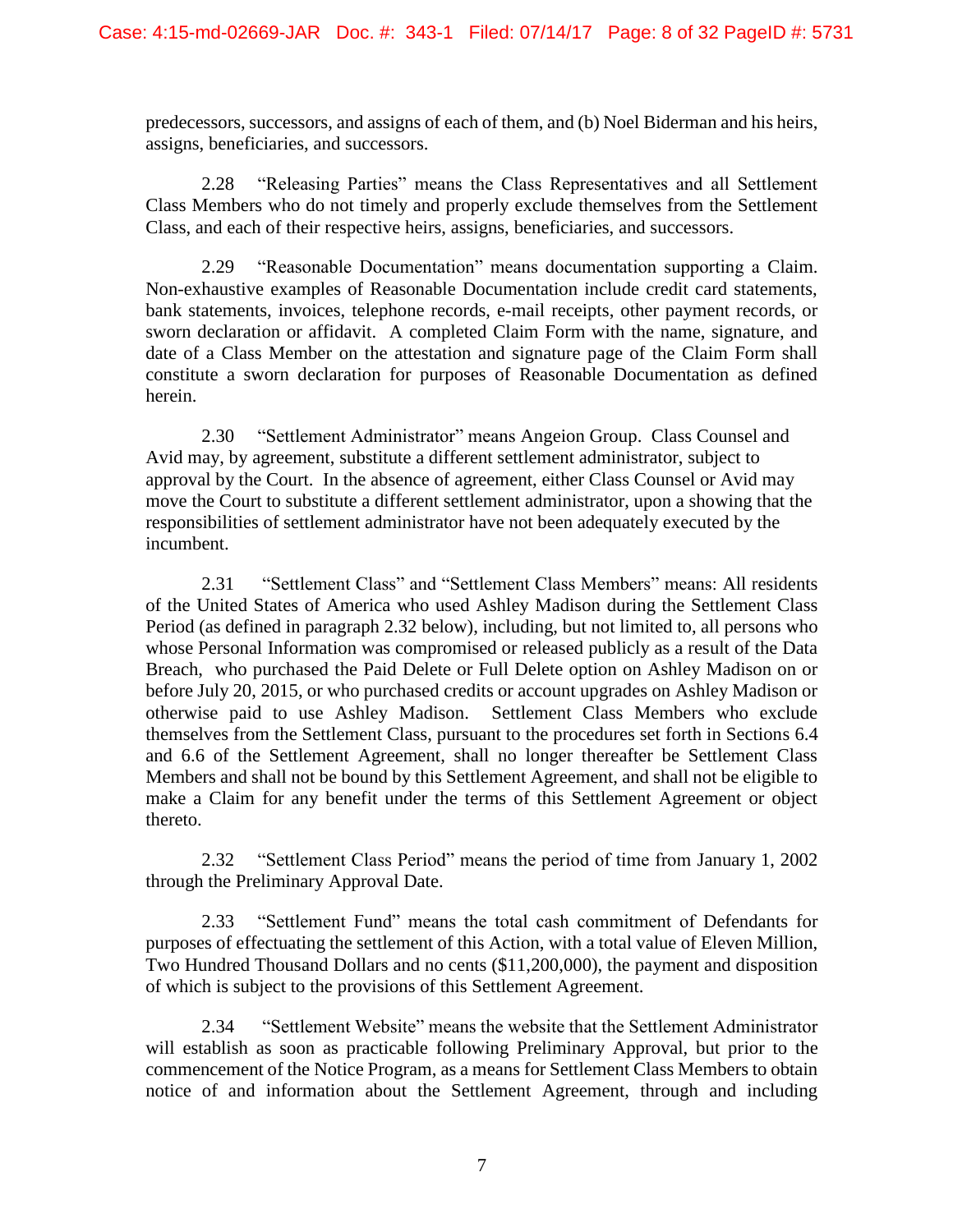hyperlinked access to this Agreement, the Class Notice, the order preliminarily approving this Settlement Agreement, the Claim Form, the Complaint and such other documents as Class Counsel and Defendants agree to post or that the Court orders posted on the website. These documents shall remain on the Settlement Website at least until the Final Approval Order. The URL of the Settlement Website shall be agreed upon by Class Counsel and Defendants, but in any event shall be a nondescript URL that will not include any reference to Ashley Madison, Avid Life Media, Avid Dating Life, Ruby, Noel Biderman, or any other information identifying the URL as being related in any way to the substance of this litigation or purpose of ashleymadison.com. Settlement Class Members shall also be able to submit Claim Forms electronically via the Settlement Website. The Settlement Website shall not include any advertising and shall remain operational until the date distributions become void.

2.35 "Supporting Counsel" means the members of the Plaintiffs' Executive Committee, comprised of the law firms of John Arthur Eaves Attorneys at Law 101 North State Street, Jackson, Mississippi, 39201; Carlson Lynch Sweet & Kilpela, LLP, 1133 Penn Ave., 5th floor, Pittsburgh, Pennsylvania 15222; Zimmerman Law Offices, 77 West Washington Street, Suite 1220, Chicago, Illinois 60602; Hammond Law, P.C., 1180 S. Beverly Drive, Suite 610, Los Angeles, CA 90035; and Lite DePalma Greenberg, 211 W. Wacker Drive, Ste. 500, Chicago, IL 60606.

2.36 "Valid Claim Form" means a Claim Form submitted by a Settlement Class Member that (a) is submitted in accordance with the directions on the Claim Form and the provisions of the Settlement Agreement; (b) is substantially completed with sufficient information for the Settlement Administrator to evaluate the validity of the claim and executed by a Settlement Class Member on the initial submission; (c) is signed physically or by e-signature by a Settlement Class Member or person with authority to sign for and bind a Settlement Class Member, subject to penalty of perjury; (d) is returned via mail and post-marked by the Claims Deadline or received by mail or on-line submission by 11:59 p.m. of the Claims Deadline Eastern Standard Time and is determined to be valid by the Settlement Administrator.

#### $3.$ **SETTLEMENT CONSIDERATION**

3.1 In consideration for the releases contained in Section 10 of this Agreement, and without admitting liability for any of the alleged acts or omissions alleged in the Complaint, Avid will pay eleven million, two hundred thousand dollars and no cents (\$11,200,000) to create a Settlement Fund, as set forth in this Section. Defendants' total financial commitment and obligation under this Settlement Agreement shall not exceed eleven million, two hundred thousand dollars and no cents (\$11,200,000).

3.2 Establishment of the Settlement Fund.

3.2.1 Notice Reserve. No later than ten (10) calendar days after the Preliminary Approval Order, Avid shall deposit an amount equal to five hundred thousand and no cents (\$500,000) (the "Notice Reserve") from the Settlement Fund into an escrow account. Such account and the terms of the escrow shall be acceptable to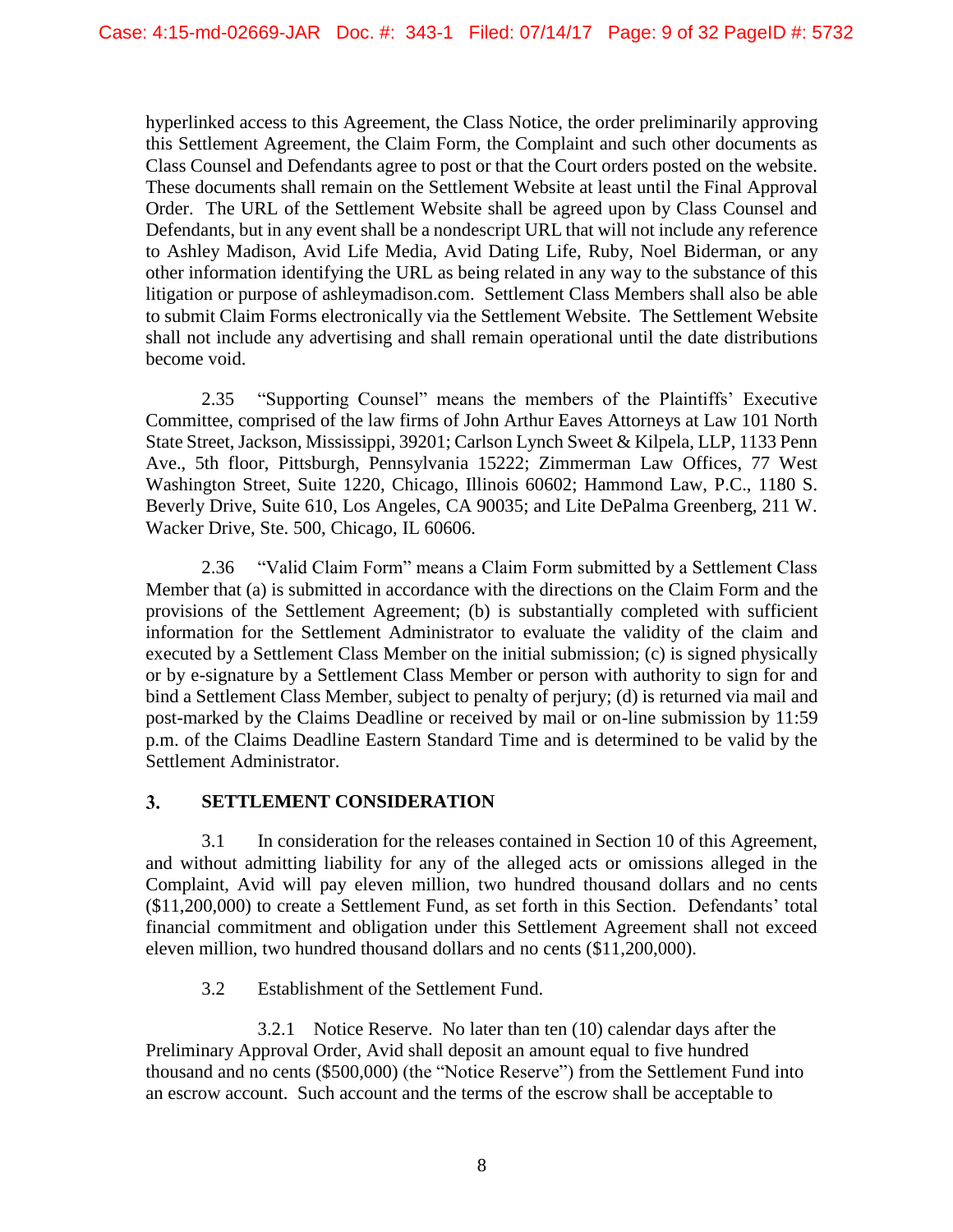Class Counsel, acting reasonably (the "Escrow Account"). The Notice Reserve shall be used to pay for the cost of the Notice Program, including the fees and expenses associated with the administration of the Settlement Fund. Payments to the Settlement Administrator shall be made upon authorization from the Parties, which shall not be unreasonably withheld. Payment for Notice expenses such as publication, postage, setup fees and the like shall be paid prior to the commencement of the Notice Program.

3.2.2 Settlement Fund Remainder. No later than fifteen (15) calendar days after the Final Approval Order, Avid shall deposit the remainder of the Settlement Fund, an amount equal to ten million, seven hundred thousand dollars and no cents (\$10,700,000), into the Escrow Account. In the event a Final Approval Order is not entered by the Court, the Settlement Fund (except for fees incurred for notice and for reasonable administration expenses) shall revert to Avid. The Settlement Fund shall be a Court-approved Qualified Settlement Fund for federal tax purposes pursuant to Treas. Reg. § 1.468B-1. The Settlement Administrator shall be responsible for all administrative, accounting and tax compliance activities in connection with the Settlement Fund and the monies deposited into the Settlement Fund, including any filing necessary to obtain Qualified Settlement Fund status pursuant to Treas. Reg. § l .468B-l. Avid shall provide to the Settlement Administrator any documentation necessary to facilitate obtaining Qualified Settlement Fund status for the Settlement Fund pursuant to Treas. Reg. § 1.468B- l. All taxes on income or interest generated by the Settlement Fund, if any, shall be paid out of the Settlement Fund.

3.3 Distribution of the Settlement Fund. The Settlement Fund shall be applied to pay, in the following order:

3.3.1 All costs and payments associated with the Notice Program and administration of the Settlement Fund, including all payments to the Settlement Administrator, as described in sections 6 and 7 and paragraph 8.10 below;

3.3.2 Any necessary taxes and tax expenses on the Settlement Fund;

3.3.3 Any award of attorneys' fees and costs as approved by the Court to Class Counsel under the Settlement Agreement, described further in paragraph 11.1 below;

3.3.4 Any Service Award as approved by the Court, but in no event to exceed \$5,000 per Class Representative, in accordance with paragraph 11.2 below; and

3.3.5 Cash benefits submitted by Settlement Class Members pursuant to section 8 below.

#### **BUSINESS PRACTICE CHANGES AND ACTIONS FOLLOWING DATA**   $\overline{4}$ . **BREACH**

4.1 Avid represents that from July 20, 2015, when it announced the Data Breach, and in response to the filing of this Action on July 22, 2015 against Avid and other legal proceedings relating to the Data Breach, to the date of this Agreement, Avid has implemented numerous remedial measures to further enhance the security of its customers'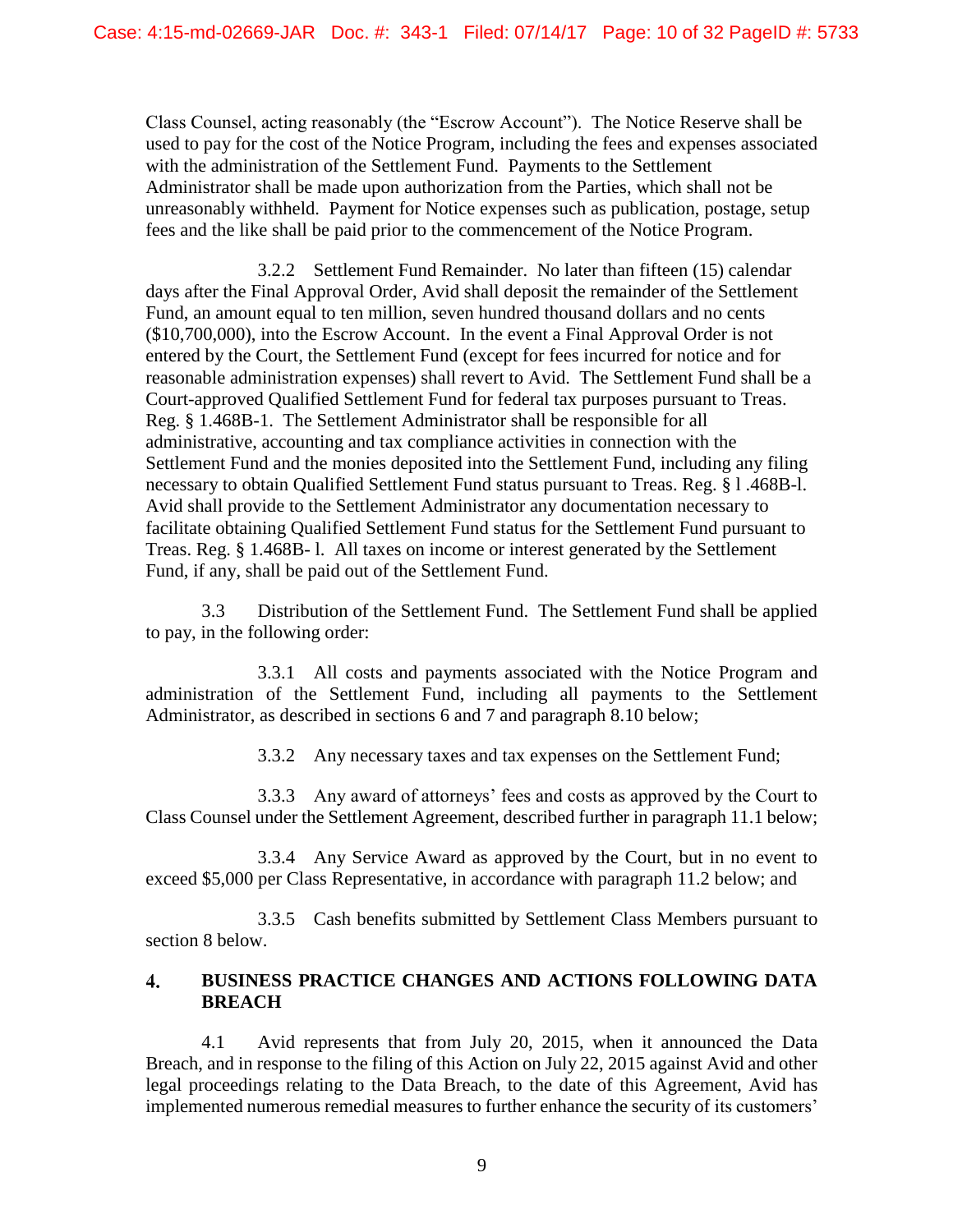data, including, but not limited to, the measures listed below. The Parties agree that Avid has undertaken the following measures and that such measures remain in effect as of the date of this Settlement Agreement:

4.1.1 Completed a comprehensive third-party review of the protections it has in place to secure personal information;

4.1.2 Implemented an enhanced comprehensive information security program to protect the security, confidentiality, and integrity of personal information collected from consumers;

4.1.3 Created and filled the position of Chief Information Security Officer;

4.1.4 Provided the Full Delete option free of charge;

4.1.5 Updated its practices related to the retention of Personal Information of users who are inactive or have deactivated their accounts to ensure that it is not holding Personal Information beyond an appropriate retention period; and

4.1.6 Implemented enhanced mandatory security training for employees.

4.2 Avid further represents that after the announcement of the Data Breach and the filing of this Action, Avid searched for websites that had posted actual or alleged copies of the hacked personal and account information and also reviewed other websites posting such information that were brought to its attention. For each site that it determined violated applicable terms and conditions or law, Avid sent takedown letters to the website's owners or service providers. After Avid issued such letters, many of the websites removed the offending content, including, for example, ashleymadisonleakeddata.com, www.cheaterleak.com, checkashleymadison.com, and isheonthelist.weebly.com.

4.3 The Parties further acknowledge that after the filing of this Action, Avid entered into discussions with the Federal Trade Commission, the states of Alaska, Arkansas, Hawaii, Louisiana, Maryland, Mississippi, Nebraska, New York, North Dakota, Oregon, Rhode Island, Tennessee, and Vermont, and the District of Columbia for the purpose of resolving allegations that it had deceived Ashley Madison customers, including the Settlement Class Members, and failed to protect their account and profile information in relation to the Data Breach. As a consequence, Avid entered into a settlement agreement requiring it to implement a comprehensive data security program for the benefit of its customers, including the Settlement Class Members, including third party assessments, and a payment of \$1,657,000 to resolve claims of consumer deception and other claims similar to those alleged in this Action. This payment was made by Avid with no admission of liability.

4.4 The foregoing paragraphs recite only some of the business practice changes and other actions that Avid has undertaken following the Data Breach and the filing of this Action. The recitation of these actions is intended to provide information to Class Members and the Court about some of Avid's actions following the Data Breach and the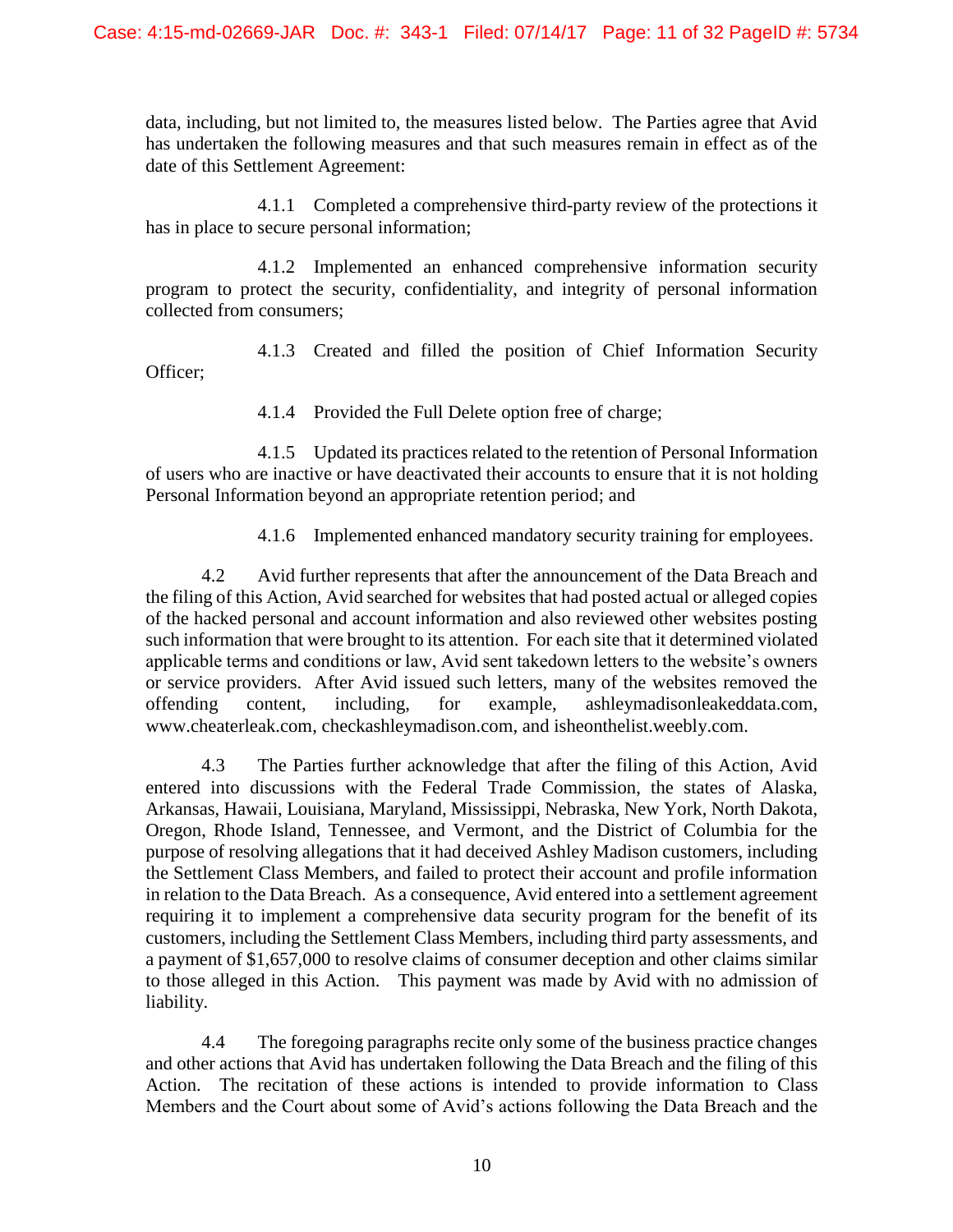filing of this Action relating to the Data Breach and does not create any rights or obligations. Avid may, in its discretion, amend the business practices described in this Section 4 or adopt other or alternate cybersecurity business practices in the future that are consistent with the business practices described in paragraphs 4.1-4.3.

#### $5.$ **PRELIMINARY APPROVAL**

5.1 Upon execution of this Agreement by the Parties, Class Counsel shall promptly move the Court for an order granting preliminary approval of this Settlement Agreement ("Preliminary Approval Order"), substantially in the form of Exhibit E. The motion for preliminary approval shall request that the Court: (a) preliminarily approve the terms of the Settlement Agreement as within the range of fair, adequate, and reasonable; (b) provisionally certify the Settlement Class pursuant to Federal Rule of Civil Procedure 23(b)(3) and (e) for settlement purposes only; (c) approve the Notice Program set forth herein and approve the form and content of the Class Notice; (d) approve the procedures set forth in Section 6 for Settlement Class Members to exclude themselves from the Settlement Class or to object to the Settlement Agreement; (e) stay all proceedings in this Action unrelated to the Settlement Agreement pending final approval of the Settlement Agreement; (f) stay and/or enjoin, pending final approval of the Settlement Agreement, any actions brought by Settlement Class Members concerning a Released Claim; and  $(g)$ schedule a final approval hearing for a time and date convenient for the Court, at which the Court will conduct an inquiry into the fairness of the Settlement Agreement, determine whether it was made in good faith and should be finally approved, and determine whether to approve Class Counsel's application for attorneys' fees, costs, and expenses ("Final Approval Hearing").

#### 6. **CLASS NOTICE**

6.1 Notice Program. The Notice Program shall include:

6.1.1 Settlement Website. No later than the first date that any form of Class Notice is provided, the Settlement Administrator will develop, host, administer, publish, and maintain the Settlement Website in accordance with the Notice Program, which shall include the ability to electronically file Claim Forms online, provided that such Claims Forms, if signed electronically, will be binding for purposes of applicable law and contain a statement to that effect. Internet Notice on the Settlement Website shall be substantially in the form of the Long Form Notice.

6.1.2 Print Publication Notice. As soon as practical after the Preliminary Approval Date, the Settlement Administrator will provide Summary Publication Notice in accordance with the Notice Program by placing the Summary Publication Notice in the publications identified in the Notice Program.

6.1.3 Class Counsels' Websites. As soon as practical after the Preliminary Approval Date, the Class Notice will be posted in a prominent location on Class Counsels' websites. The Parties shall also work cooperatively so that all other pertinent information to submit a Claim, request exclusion from the Settlement, object to the Settlement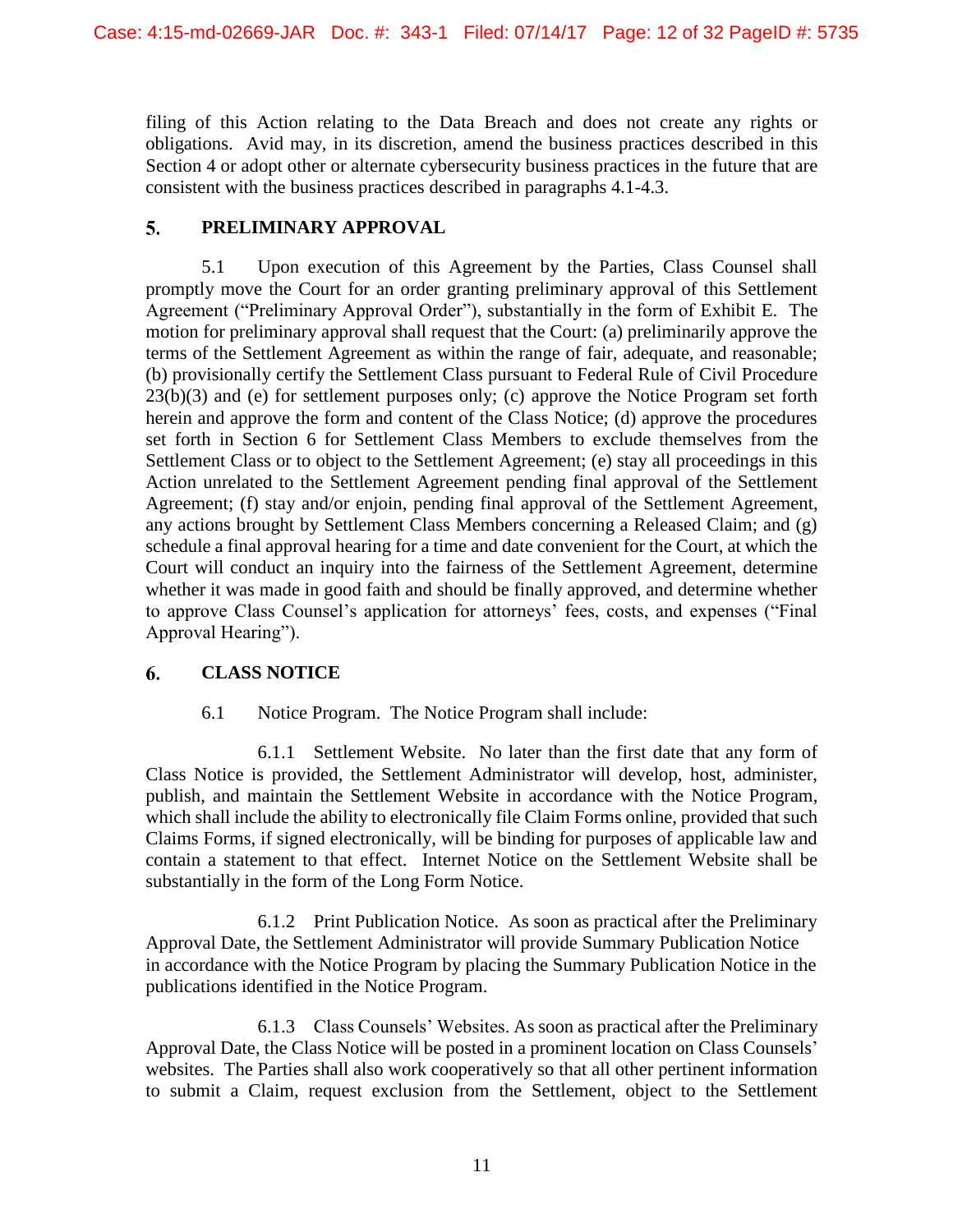Agreement or provide notice of an intention to appear in Court, is provided to all Class Members on Class Counsels' websites. Defendants will have the right to review and approve, acting reasonably, publications on Class Counsels' websites concerning this matter.

6.1.4 Online Publication Notice. The Settlement Administrator will supplement the Summary Publication Notice with Internet banner ads, along with related online targeted advertisement in accordance with the Notice Program, in the form of Exhibit F. These ads will run for sixty (60) days and contain active hyperlinks to the Settlement Website.

6.2 The Class Notice shall:

6.2.1 Inform Settlement Class Members that, if they do not exclude themselves from the Settlement Class, they may be eligible to receive relief under the proposed settlement;

6.2.2 Contain a short, plain statement of the background of the Action, the class certification, and the proposed settlement;

6.2.3 Describe the proposed settlement relief outlined in this Settlement Agreement; and

6.2.4 State that any relief to Settlement Class Members is contingent upon the Court's final approval of the proposed Settlement Agreement.

6.3 Notice of Opt-Out and Objection Rights. The Class Notice shall inform Settlement Class Members of their rights to exclude themselves from the Settlement Class or object to the proposed Settlement Agreement.

6.4 Requests for Exclusion. If, within such time as is ordered by the Court and contained in the Class Notice, any Settlement Class Member wishes to be excluded from the Settlement Class, he or she must do so by timely mailing a valid opt-out notice, including their real name, as described in the Class Notice. Any Settlement Class Member who timely elects to opt out of the Settlement Class shall not be permitted to object to the Settlement Agreement. Persons falling within the definition of the Settlement Class who validly and timely request exclusion from the Settlement Class effected by this Settlement Agreement, pursuant to the procedures set forth in this paragraph, shall not be Settlement Class Members, shall not be bound by this Settlement Agreement and shall not be eligible to make a Claim for any benefit under the terms of this Settlement Agreement.

6.5 At least seven (7) calendar days prior to the Final Approval Hearing, Class Counsel shall prepare or cause the Settlement Administrator to prepare a list of the persons who have excluded themselves in a valid and timely manner from the Settlement Class (the "Opt-Outs"), and Class Counsel shall file that list with the Court.

6.6 Objections. Any Settlement Class Member who intends to object to the Settlement Agreement must do so no later than sixty (60) calendar days after the Notice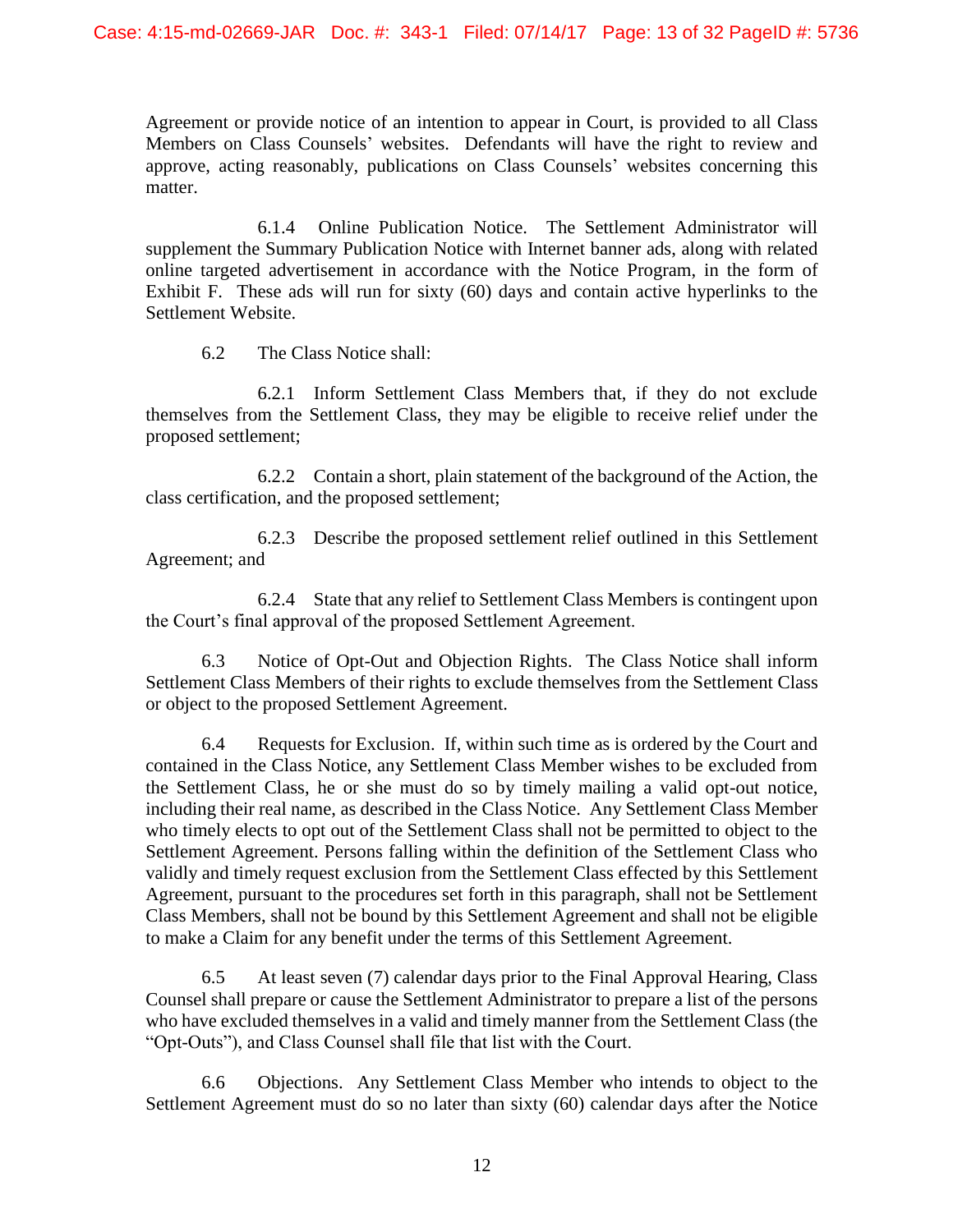Date (the "Objection Deadline"). In order to object, the Settlement Class Member must file a notice of appearance with the Court (if represented by counsel), and file with the Court and provide a copy to Class Counsel and Defendants' Counsel, a hand signed document that includes:

6.6.1 The real name (consistent with the Court's ruling in ECF No. 138), address, telephone number, and, if available, the email address of the person objecting, and if represented by counsel, of his/her counsel;

6.6.2 Specifically and in writing, each objection and the grounds for each objection, accompanied by any legal support for the objection;

6.6.3 Whether he/she intends to appear at the Final Approval Hearing, either with or without counsel;

6.6.4 A statement sufficient to establish his/her membership in the Settlement Class, including all information required by the Claim Form;

6.6.5 A detailed list of any other objections submitted by the Settlement Class Member, and/or his/her counsel, to any class actions submitted in any court, whether state or federal, in the United States in the previous five (5) years. If the Settlement Class Member or his/her counsel has not objected to any other class action settlement in any court in the United States in the previous five (5) years, he/she shall affirmatively state so in the written materials provided in connection with the Objection to this Settlement Agreement;

6.6.6 Any and all agreements that relate to the objection or the process of objecting, whether written or verbal, between objector or objector's counsel and any other person or entity; and

6.6.7 The objector's signature on the written objection (an attorney's signature is not sufficient).

6.7 The proposed order granting Preliminary Approval will provide that any Settlement Class Member wishing to object and/or appear who fails to follow the procedures set forth above may, in the discretion of the Court, be precluded from doing so.

#### 7. **SETTLEMENT ADMINISTRATION**

7.1 Responsibilities of Settlement Administrator. The Settlement Administrator (including subcontractors, if any) shall help implement the terms of the proposed Settlement Agreement. The Settlement Administrator shall be responsible for administrative tasks, including, without limitation (a) arranging, as set forth in the Notice Program, for distribution of Class Notice (in the form approved by the Court) and Claim Forms (in a form ordered by the Court) to Settlement Class Members, (b) answering inquiries from Settlement Class Members and/or forwarding such written inquiries to Class Counsel or their designee, (c) receiving and maintaining on behalf of the Court and the Parties any Settlement Class Member correspondence regarding requests for exclusion from the settlement, (d) establishing the Settlement Website that posts notices, Claim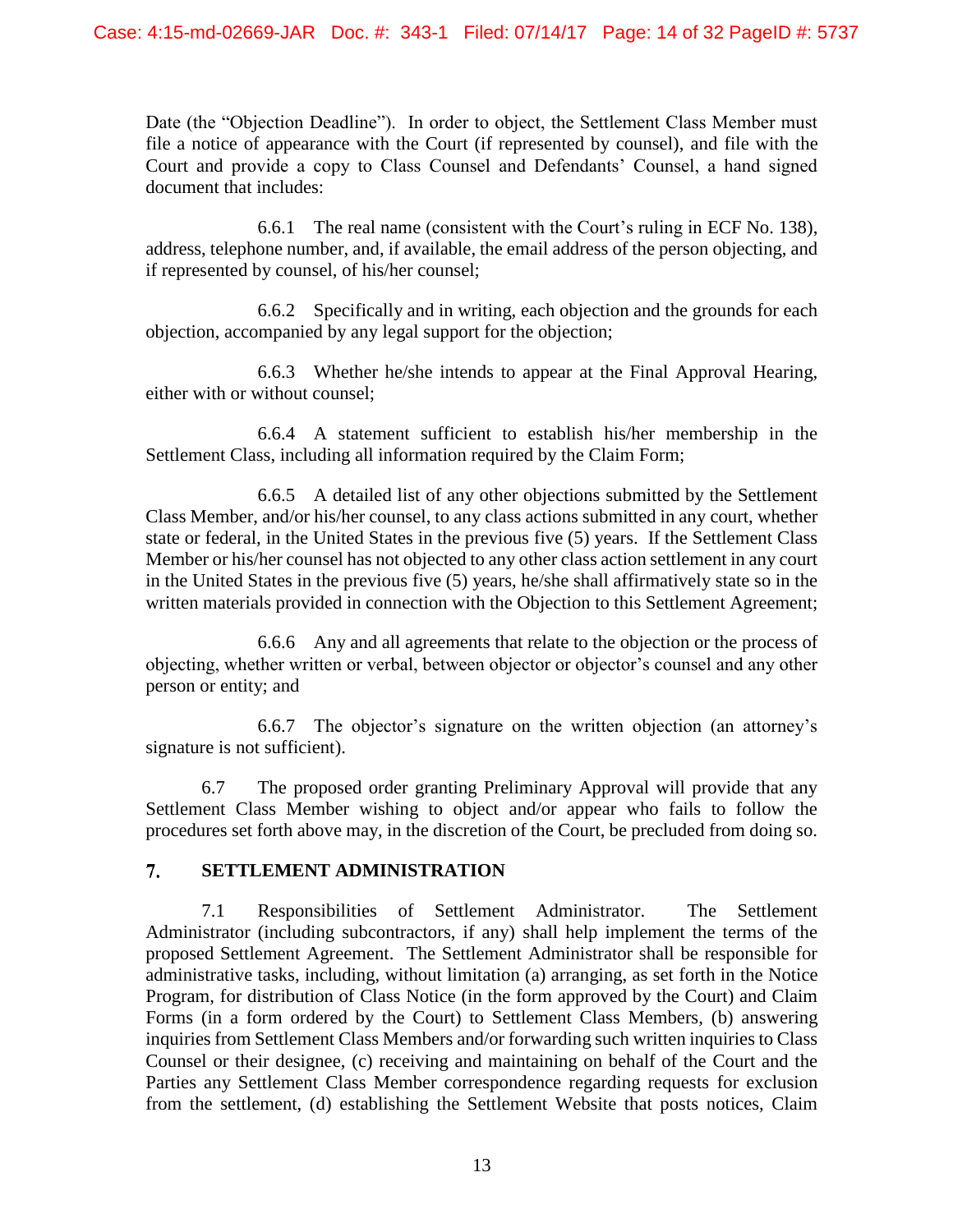Forms and other related documents, (e) receiving and processing Claims and distributing cash payments to Settlement Class Members, and (f) otherwise assisting with implementation and administration of the Settlement Agreement terms. The actual costs and expenses of the Settlement Administrator will be paid from the Settlement Fund.

7.2 Performance Standards of Settlement Administrator. The contract with the Settlement Administrator shall obligate the Settlement Administrator to abide by the following performance standards:

7.2.1 The Settlement Administrator shall accurately and neutrally describe, and shall train and instruct its employees and agents to accurately and neutrally describe, the provisions of this Settlement Agreement in communications with Settlement Class Members;

7.2.2 The Settlement Administrator shall provide prompt, accurate and objective responses to inquiries from Class Counsel or its designee, Avid and/or Avid's Counsel or its designee, and shall periodically report on Claims, objectors, exclusion requests, or such other information that may be reasonably requested by Defendants' Counsel or Class Counsel; and

7.2.3 The Settlement Administrator shall seek clarification, instruction or authorization for performance of its duties and expenditure or disposition of cash from both Class Counsel and its designee and from Avid and/or Avid's Counsel or its designee.

7.3 The Settlement Administrator shall, subject to the supervision of the Court, administer the relief provided by this Settlement Agreement by processing Claim Forms in a rational, responsive, cost-effective and timely manner. The Settlement Administrator shall maintain reasonably detailed records of its activities under this Settlement Agreement. The Settlement Administrator shall maintain all such records as are required by applicable law in accordance with its normal business practices, and such records will be made available to Class Counsel and Defendants' Counsel, the Parties and their representatives promptly upon request. The Settlement Administrator shall also provide reports and other information to the Court as the Court may require. The Settlement Administrator shall promptly provide Class Counsel and Defendants' Counsel with information concerning Class Notice, administration, and implementation of the Settlement Agreement. Should the Court request or should it be reasonably advisable to do so, the Parties, in conjunction with the Settlement Administrator, shall submit a timely report to the Court summarizing the work performed by the Settlement Administrator. Without limiting the foregoing, the Settlement Administrator shall:

7.3.1 Upon request, promptly forward to Defendants' Counsel and Class Counsel, copies of all documents and other materials relating to the administration of the Settlement Agreement;

7.3.2 Receive requests from Class Members to exclude themselves from the Settlement Class and promptly provide to Class Counsel and Defendants' Counsel a copy thereof upon receipt. If the Settlement Administrator receives any requests for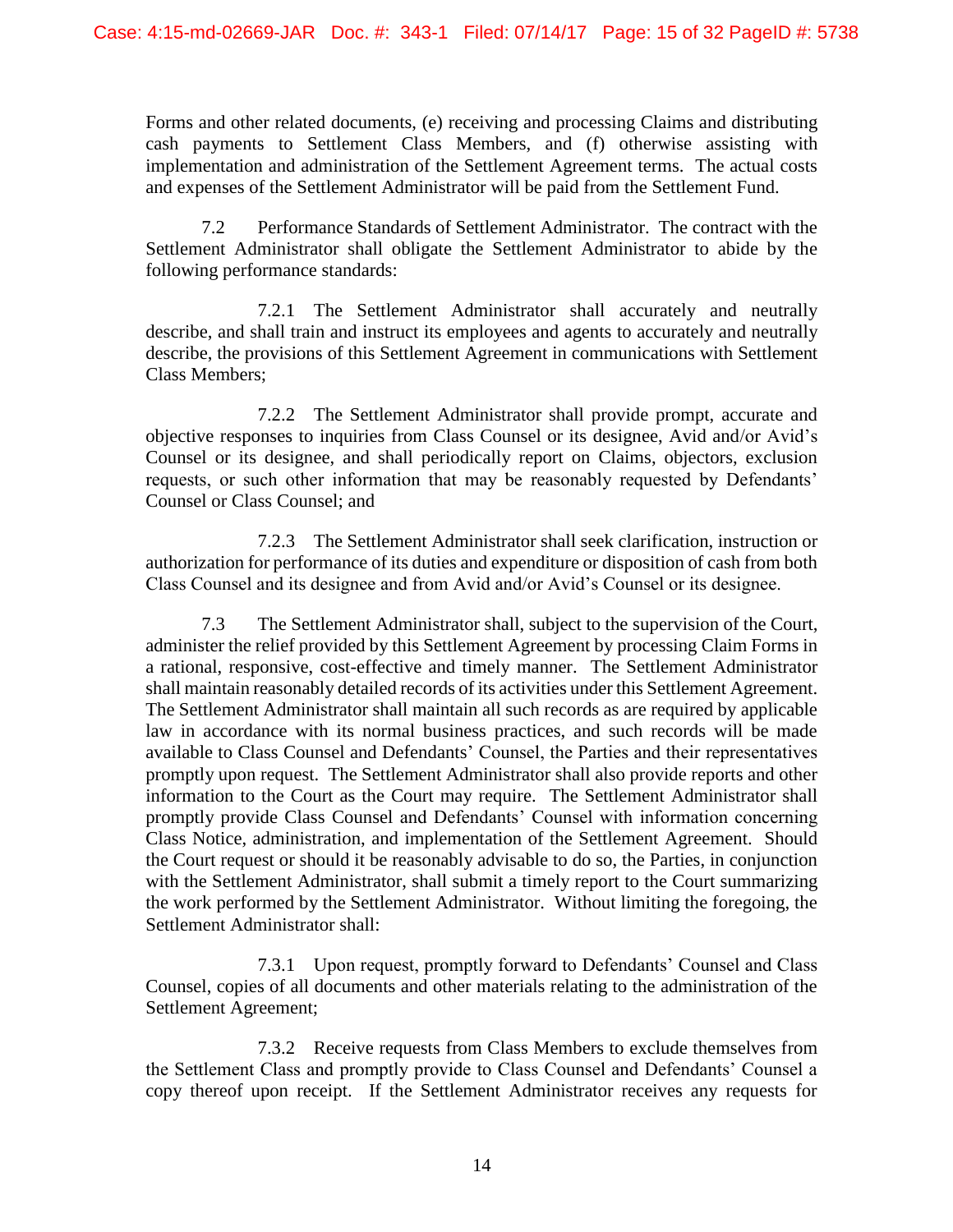exclusion from Class Members after the Opt-Out Deadline, the Settlement Administrator shall promptly provide copies thereof to Class Counsel and Defendants' Counsel;

7.3.3 Provide reports and summaries, as requested, to Class Counsel and Defendants' Counsel, including without limitation, reports regarding the number of Claim Forms received and the identity of the Settlement Class Members;

7.3.4 Employ reasonable procedures to screen Claims Forms for waste, fraud, and abuse and shall reject a Claim Form, or any part of a Claim for a payment reflected therein, where the Settlement Administrator determines that there is evidence of fraud. The Settlement Administrator will review each Claim Form based upon the initial submission by a Settlement Class Member and ensure that each is complete, properly substantiated and, based on the substantiation, determine the appropriate benefit to be paid, if any, in accordance with the terms of this Agreement. The Settlement Administrator is empowered to pay Claims determined to be valid;

7.3.5 Prepare a declaration attesting to compliance with the Class Notice requirements set forth below and identifying all Opt-Outs and/or objectors. Such declaration shall be provided to Defendants' Counsel and Class Counsel for filing with the Court no later than fourteen (14) calendar days prior to the Final Approval Hearing; and

7.3.6 Distributing cash payments to Settlement Class Members according to the processes and criteria set forth herein and in the Notice Program, such processes and criteria including payment in the form of (i) mailed check; (ii) direct credit to a PayPal account, or (iii) electronic check emailed to the Class Member, as directed by the Settlement Class Member during the claim process. Such payment form shall be selected by each Settlement Class Member. All checks issued to Settlement Class Members pursuant to this Agreement shall bear in the legend that they expire if not negotiated within ninety (90) days of their date of issue. To the extent that a check issued to a Settlement Class Member is not cashed within ninety (90) days after the date of issue, the check will be void. No form of payment or any form of delivery of said payment shall be issued with any reference to Ashley Madison, Avid Life Media, Avid Dating Life, Ruby, or any other information identifying the source of the funds as being related in any way to the substance of this litigation, and if the payment form is sent through mail, the Settlement Class Member shall provide the address to where the payment shall be sent.

7.4 Notice to Attorneys General. The Defendants shall provide notice of this proposed Settlement Agreement to the appropriate state and federal officials as required by 28 U.S.C. § 1715.

#### 8. **CLAIMS PROCESS**

8.1 Each Settlement Class Member shall be entitled to submit one Claim for a cash payment pursuant to the terms of the Settlement Agreement and as set forth further below. The period for submitting such Claims shall commence upon the Class Notice Date and continue for no less than 150 days.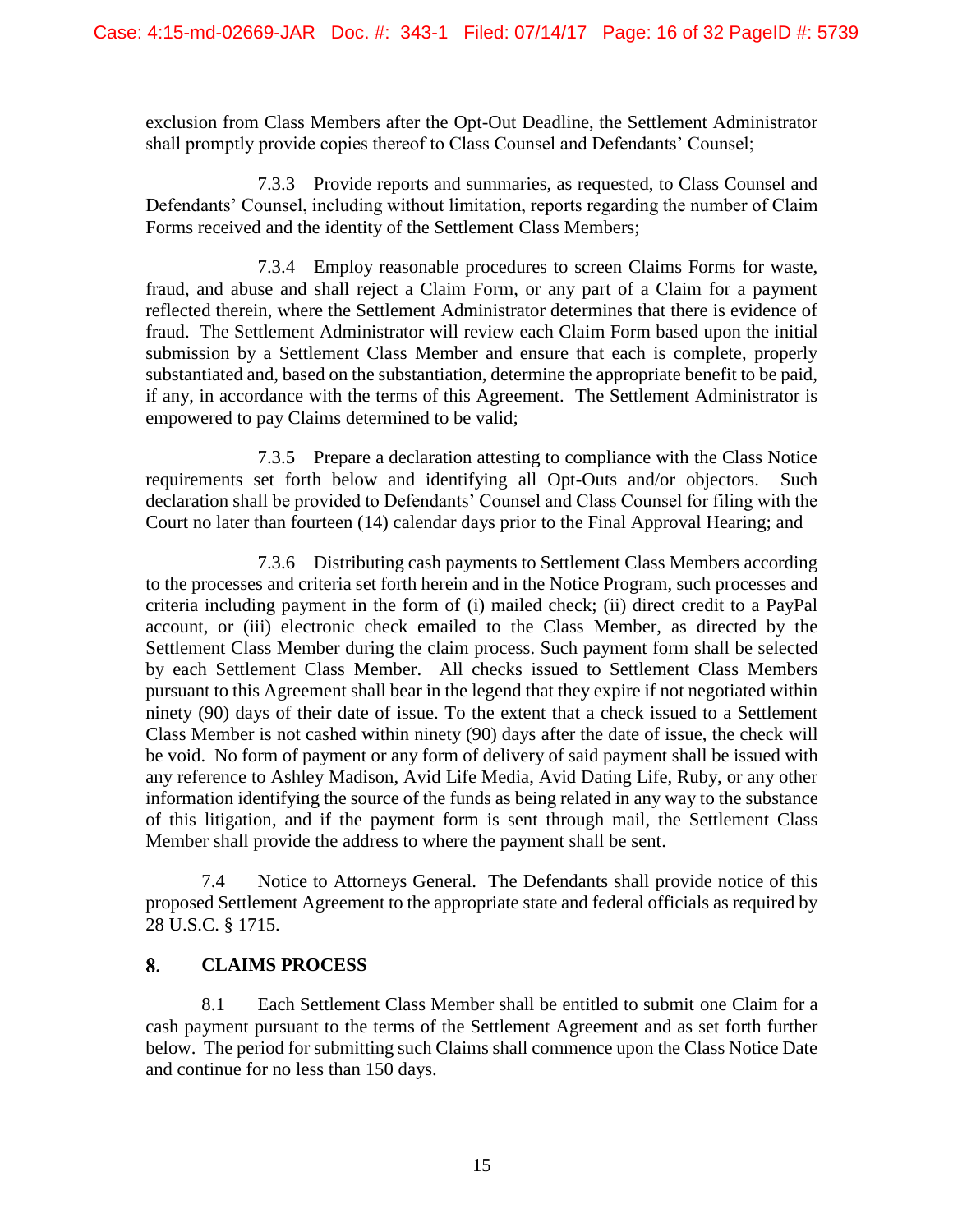8.2 Filing a Claim. Each Settlement Class Member may file a Claim that will, if determined by the Settlement Administrator to be a valid Claim, entitle the Class Member to a distribution from the Settlement Fund as follows:

# 8.2.1 Recognized Losses.

8.2.1.1 First, Settlement Class Members who submit a Valid Claim Form and Reasonable Documentation demonstrating that he or she purchased Full Delete and his or her Personal Information was released publicly as a result of the Data Breach will have a recognized loss of nineteen dollars (\$19) for each Full Delete purchase. In the case that a Settlement Class Member purchased more than one Full Delete, Settlement Class Members submitting such a claim shall in no event have a recognized loss greater than five hundred dollars (\$500) under this section.

8.2.1.2 Second, Settlement Class Members who submit a Valid Claim Form and Reasonable Documentation demonstrating that he or she purchased or used credits and have a good faith belief that they used those credits to communicate with Engagers will have a recognized loss equal to one dollar (\$1) for every one dollar (\$1) spent for such purpose. Settlement Class Members submitting such a claim shall in no event have a recognized loss greater than five hundred dollars (\$500) under this section.

8.2.1.3 Third, Settlement Class Members who submit a Valid Claim Form and Reasonable Documentation of any unreimbursed loss caused by the Data Breach not described in paragraphs 8.2.1.1-2 above, and his or her Personal Information was released publicly as a result of the Data Breach, including, but not limited to, alleged identity theft, will have a recognized loss equal to one dollar (\$1) for every one dollar (\$1) spent for such purpose. Settlement Class Members submitting such a claim shall in no event have a recognized loss greater than two thousand dollars (\$2000) for such unreimbursed loss under this section.

8.2.1.4 If the total recognized loss for the Claims in Sections 8.2.1.1 to 8.2.1.3 exceed the Net Settlement Fund, the Net Settlement fund will be allocated on a pro rata basis based on each claims recognized loss as compared to all recognized losses for all Claims described in sections 8.2.1.1 to 8.2.1.3. If total recognized loss for the Claims described in sections 8.2.1.1 to 8.2.1.3 are equal to or exceed the Net Settlement Fund, claims made pursuant to Section 8.2.2.1 shall not receive a distribution.

8.2.1.5 If the total recognized loss for the Claims in Sections 8.2.1.1 to 8.2.1.3 is less than or equal to the Net Settlement Fund, Claims made under Sections 8.2.1.1 to 8.2.1.3 will receive a distribution equal to their recognized loss.

# 8.2.2 Remaining Funds.

8.2.2.1 Any funds remaining after allocations under Sections 8.2.1.1 to 8.2.1.3 will be divided equally amongst Settlement Class Members who submit a Valid Claim Form and Reasonable Documentation demonstrating that his or her Personal Information was released publicly as a result of the Data Breach. Settlement Class Members submitting such a claim are eligible to receive no more than five hundred dollars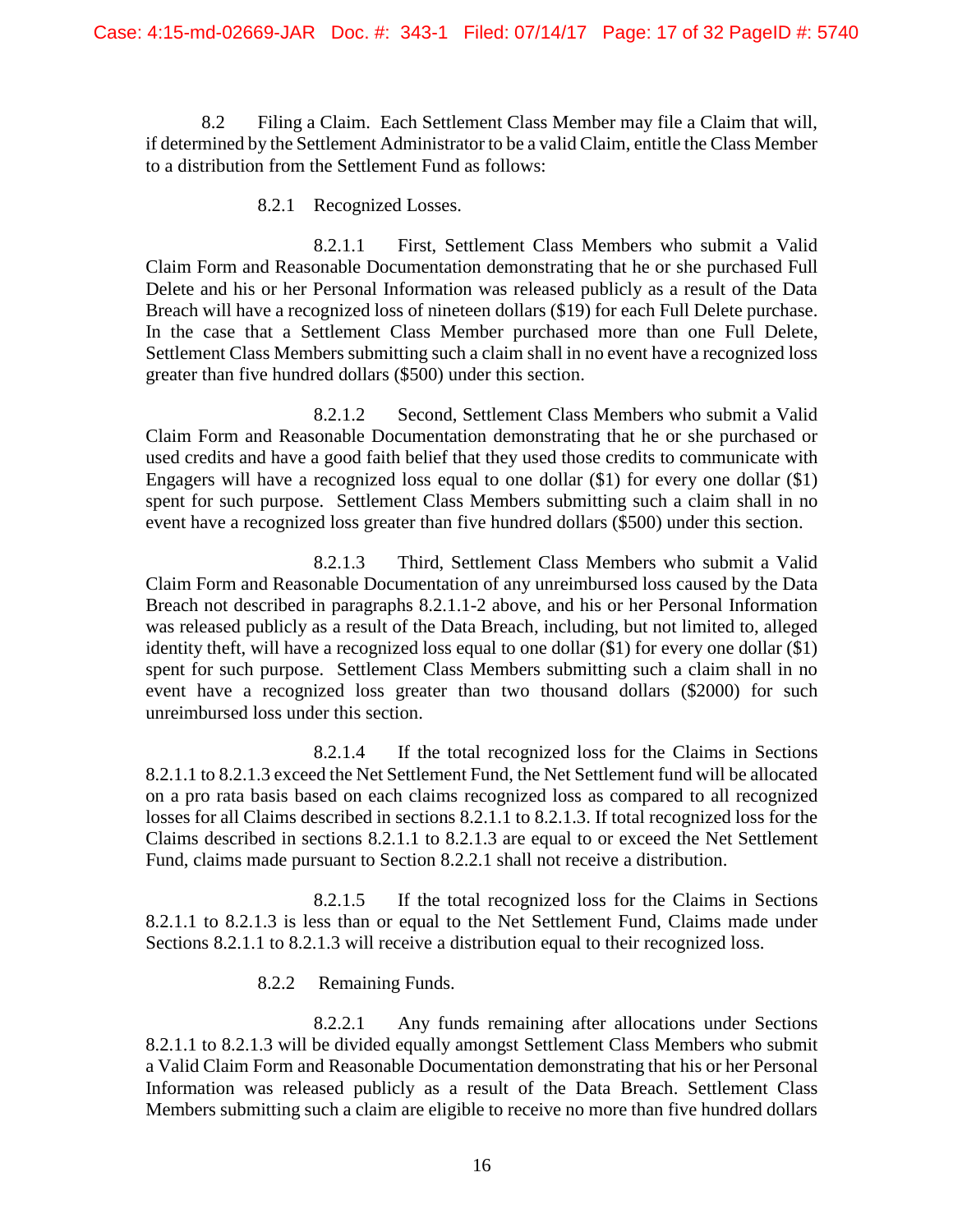(\$500) for such claim. In the event that the pro rata distribution of funds to Settlement Class Members that only have a claim under this Section 8.2.2.1 is less than \$10 (*i.e.,* a distribution is impractical due to associated administration costs), the remaining Net Settlement Fund shall not be distributed to Class Members making a claim under this Section 8.2.2.1 but rather distributed pursuant to Section 8.2.2.2.

8.2.2.2 If the amounts paid under paragraphs 3.3, 8.2.1, and 8.2.2.1 do not exhaust the Settlement Fund, then the remaining funds in the Settlement Fund will be donated to one or more Internal Revenue Code Section 501(c)(3) charitable digital privacy or other similar organizations chosen jointly by Class Counsel (on behalf of the Settlement Class) and Avid (a "Charity").

8.3 No more than fourteen (14) days after the Claims Deadline, cash benefits will be distributed pursuant to section 8 herein up to a maximum of three thousand five hundred dollars (\$3,500) per class member.

8.4 Claim Form and Reasonable Documentation. All Claims must be submitted with a Valid Claim Form and Reasonable Documentation substantiating the claim, and received by the Settlement Administrator or postmarked by the Claims Deadline, which shall be clearly set forth in the Class Notice, the Settlement Website, and on the Claim Form. The Claim Form will be available on the Settlement Website. The Claim Form will also be mailed or emailed to Settlement Class Members upon request by calling or writing to the Settlement Administrator. Settlement Class Members may submit their completed and signed Claim Forms to the Settlement Administrator by such means as prescribed by the Class Notice on or before the Claims Deadline. Such Claim Form shall be in a form substantially similar to the form attached hereto and made a part hereof as Exhibit A.

8.5 After all Claims have been processed, the Settlement Administrator will provide Defendants' Counsel and Class Counsel with the approved claimants list, including the distribution calculations for each Claim, and details regarding any deficient Claim Forms and all Claims marked for denial. The Settlement Administrator will maintain a database of filed Claims, which will include all relevant information captured from the Claim Form. Depending on the number of Claims Forms marked as deficient, the Parties shall meet and confer to determine if a deficiency and denial process is necessary. The Parties shall communicate their determination to the Claims Administrator, who shall proceed as instructed. Any deadlines set forth in this agreement shall be changed to accommodate for such deficiency processes as deemed appropriate by the Parties.

8.6 Review of Claims. The Settlement Administrator shall be responsible for reviewing all Claims to determine their validity. The Settlement Administrator shall reject any Claim that does not comply in any material respect with the instructions on the Claim Form or the terms of paragraph 8.4, above, or is submitted after the Claims Deadline. The Parties may review any Claims found to be invalid by the Settlement Administrator and bring any disagreement to the attention of the Settlement Administrator. If the Parties each agree that a Claim is valid, the Claim shall be paid irrespective of the determination made by the Settlement Administrator. If either Class Counsel or Defendants' Counsel believe a Claim is valid while the other does not, such disagreements shall be resolved by the Hon.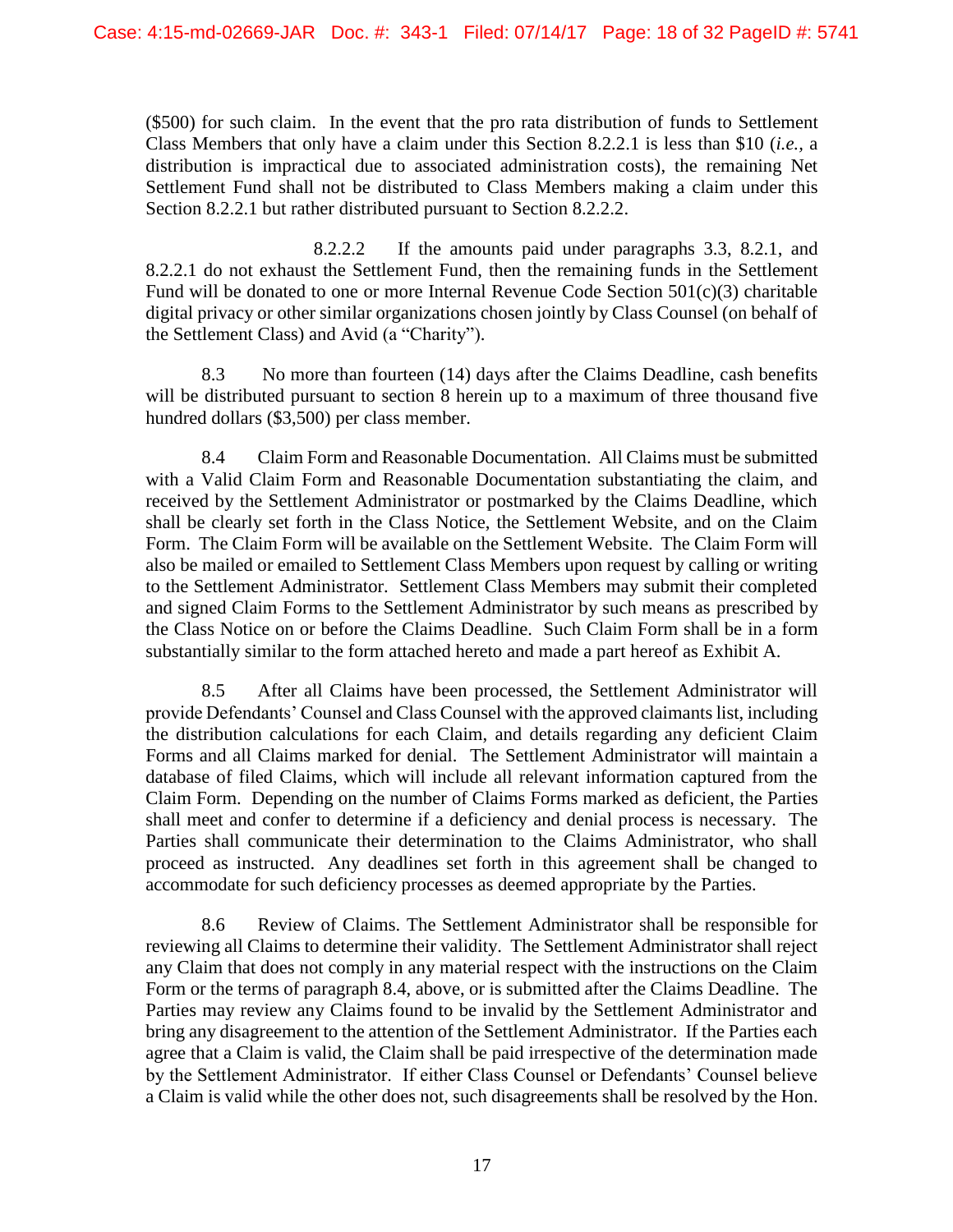Layn R. Phillips or another third party mediator agreed upon by the Parties. Any further mediation fees shall be paid from the Settlement Fund.

8.7 Confidentiality of Claim Forms. The Parties agree that all Claim Forms submitted by Settlement Class Members, and the Personal Information contained therein, shall be treated as strictly confidential and will not be disclosed to any person other than the Parties' counsel, the Settlement Administrator, the Court, and any other persons to whom disclosure is necessary to effectuate the terms of this Settlement Agreement, or required by applicable state or federal law.

8.8 Uncleared Checks. Those Settlement Class Members whose cash benefit checks are not cleared within ninety (90) days after issuance shall be ineligible to receive a cash settlement benefit and Defendants shall have no further obligation to make any payment pursuant to this Settlement Agreement or otherwise to such Settlement Class Members. The Settlement Administrator shall honor requests for checks to be reissued provided said requests are made within the void period and Class Members provide any and all necessary documentation to support a request for reissue. Reissued checks shall be valid for a term of 30 days from mailing or the original void date whichever is later. All unpaid funds from uncleared checks shall remain in the Settlement Fund pending further order of the Court. If any unpaid funds remain in the Settlement Fund, Class Counsel shall make an application to the Court to seek approval for a proposed disposition of the unpaid funds. Such proposed distribution may not include any additional payment to Class Counsel for fees or expenses.

8.9 Each Settlement Class Member may submit only one Claim irrespective of the number of Ashley Madison accounts that he or she created.

8.10 The Settlement Administrator shall pay all fees associated with the administration and issuance of checks for cash payments to Settlement Class Members from the Settlement Fund.

#### $9<sub>r</sub>$ **FINAL APPROVAL ORDER AND JUDGMENT**

9.1 The Class Representatives' motion for preliminary approval of the Settlement Agreement will include a request to the Court for a scheduled date on which the Final Approval Hearing will occur. The Final Approval Hearing shall be scheduled no earlier than 90 days after notices of this proposed Settlement Agreement are served on the appropriate state and federal officials as required by 28 U.S.C § 1715. At or before the Final Approval Hearing, the Class Representatives shall move for entry of a Final Approval Order and Judgment consistent with the terms of this Agreement and the Preliminary Approval Order, granting final approval of this Settlement Agreement and, among other things, (a) determining that the Settlement Agreement is fair, adequate, and reasonable; (b) finally certifying the Settlement Class for settlement purposes only; (c) determining that the Class Notice provided satisfied Due Process requirements; (d) dismissing the action with prejudice; (e) barring and enjoining the Releasing Parties from asserting any of the Released Claims, as set forth in Section 10, including during the pendency of any appeal from the Final Approval Order; (f) releasing the Released Parties from the Released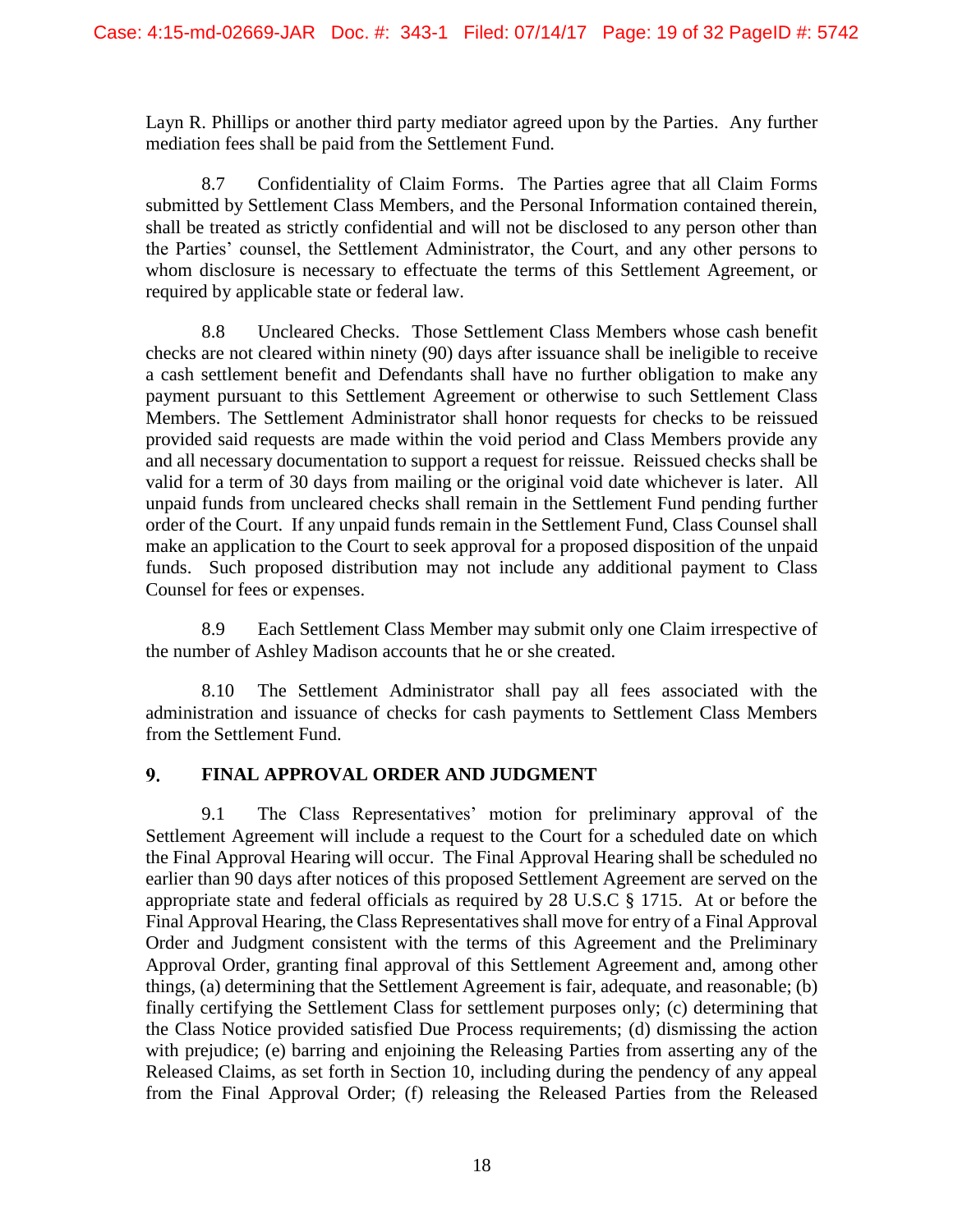Claims, as set forth in Section 10; (g) and reserving the Court's continuing and exclusive jurisdiction over Avid and all Settlement Class Members (including all objectors) to administer, supervise, construe, and enforce this Agreement in accordance with its terms.

9.2 Upon issuance of the Final Approval Order: (i) the Settlement Agreement shall be the exclusive remedy for any and all Settlement Class Members; (ii) Defendants shall not be subject to liability or expense of any kind to any Settlement Class Member except as set forth herein; and (iii) Settlement Class Members shall be permanently barred from initiating, asserting, or prosecuting any and all Released Claims against Defendants in any federal or state court in the United States or any other tribunal

9.3 Settlement Announcement and Communication. Plaintiffs, Defendants, and their respective counsel shall make no public statements outside of the court proceedings in this matter concerning this settlement except as provided in this Paragraph 9.3. Class Counsel and Defendants shall agree on (a) the content of a joint press release to be issued immediately after the filing of the motion for preliminary approval announcing the Settlement Agreement, which shall include a statement by Avid that merely because a person's name appears to have been released in the Data Breach does not mean that such person actually was a member of Ashley Madison, and (b) the language that Plaintiffs and Plaintiffs' representatives, including Class Counsel, may use in responding to any inquiries from the press or third parties. Plaintiffs recognize and agree that this provision is important to Defendants and that potentially inaccurate statements concerning this Settlement Agreement may cause confusion among Class Members, all of whom are or have been Avid's customers. Thus, any breach of this provision by any Plaintiffs or their representatives shall be deemed a material breach of this Settlement Agreement by that Plaintiff, with liquidated damages resulting from that breach in the form of forfeiture of the Plaintiff's respective Service Award and any other cash benefits paid under this Settlement Agreement. Nothing in this paragraph shall be deemed to prevent Class Counsel from communicating with Plaintiffs and Class Members and discussing the nature, benefits, and reasons for this Settlement Agreement with them.

#### 10. **RELEASE**

10.1 Release by Settlement Class Members. As of the Effective Date, the Releasing Parties, each on behalf of himself or herself and on behalf of his or her respective heirs, assigns, beneficiaries, and successors, shall automatically be deemed to have fully and irrevocably released and forever discharged the Released Parties of and from any and all liabilities, rights, claims, actions, causes of action, demands, lawsuits, arbitrations, damages, penalties, costs, attorneys' fees, losses, and remedies, whether known or unknown, existing or potential, suspected or unsuspected, liquidated or unliquidated, legal, statutory, or equitable, that result from, arise out of, are based upon, or relate to in any way any of the allegations, acts, transactions, facts, events, matters, occurrences, representations or omissions involved, set forth, alleged or referred to in this Action, or which could have been alleged in this Action, including, without limitation, all liabilities, rights, claims, actions, causes of action, demands, lawsuits, arbitrations, damages, penalties, costs, attorneys' fees, losses, and remedies, or remedies relating to, based upon, resulting from, or arising out of: (1) the theft, exposure or disclosure of Settlement Class Members'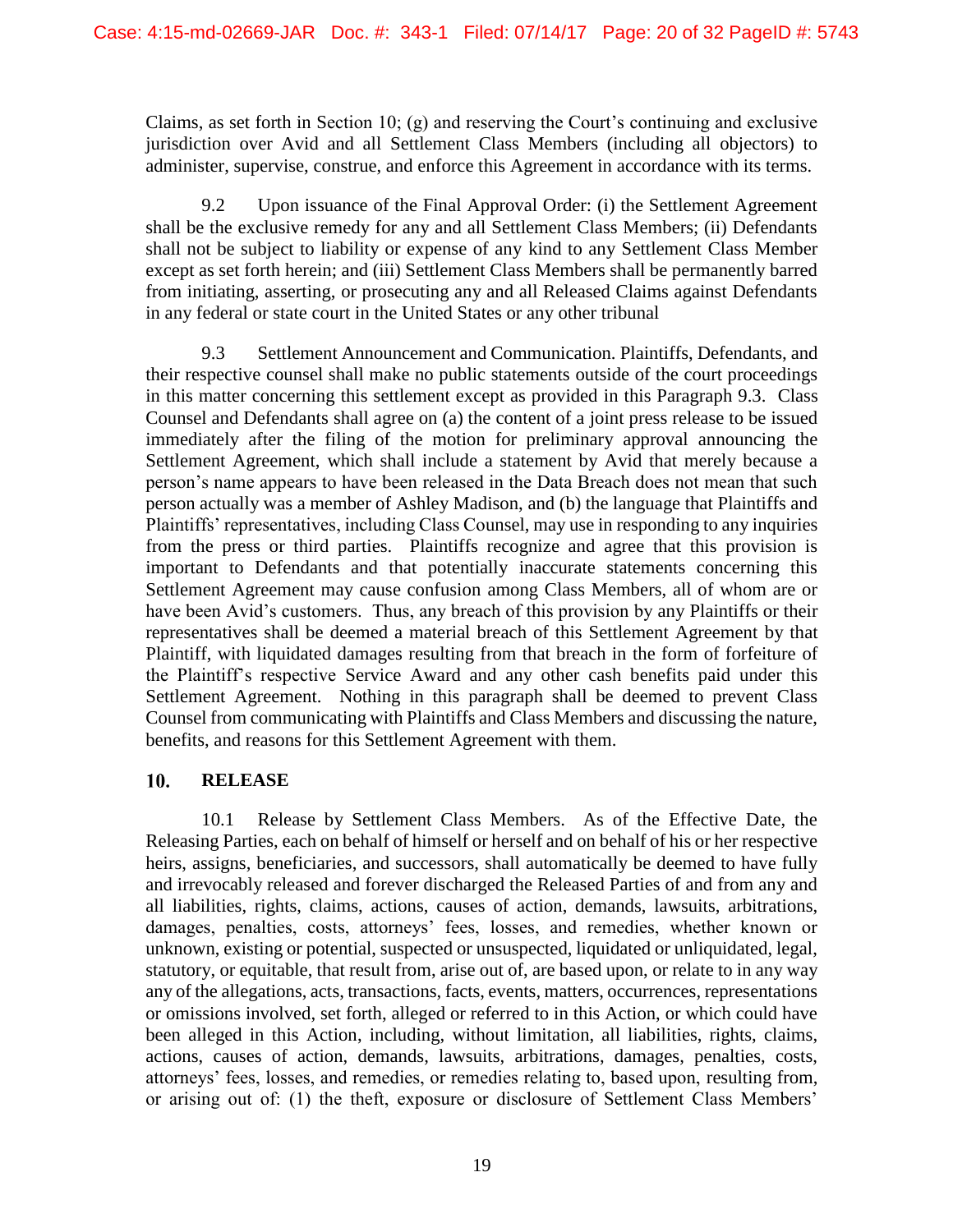Personal Information; (2) Avid's maintenance and storage of Settlement Class Members' Personal Information; (3) Avid's information security policies and practices; (4) Avid's notice of the Data Breach to Settlement Class Members; and (5) the Settlement Class Members' use of Ashley Madison, including, but not limited to, creating an Ashley Madison account, using the website to communicate with other members, or purchasing credits, the Paid Delete or Full Delete service, or other services available on Ashley Madison (the "Released Claims").

10.2 With respect to the Released Claims, each Settlement Class Member shall be deemed to have waived and relinquished, to the fullest extent permitted by law, the provisions, rights and benefits of California Civil Code section 1542 (and equivalent, comparable, or analogous provisions of the laws of the United States of America or any state or territory thereof, or of the common law or civil law). Section 1542 provides that:

A general release does not extend to claims which the creditor does not know or suspect to exist in his or her favor at the time of executing the release, which if known by him or her must have materially affected his or her settlement with the debtor.

10.3 For the avoidance of doubt, the Released Claims include any claims that a Releasing Party may have under the law of any jurisdiction, including, without limitation, those arising under state or federal law of the United States, including, but not limited to, the Racketeer Influenced and Corrupt Organizations Act, the Federal Stored Communications Act, state consumer fraud and protection statutes, state data breach notice statutes, and the California Customer Records Act; claims under the common or civil laws of any state or other jurisdiction in the United States, including, but not limited to, negligence, negligence per se, breach of contract, breach of implied contract, unjust enrichment, misrepresentation (whether fraudulent, negligent, or innocent), bailment, conversion, breach of fiduciary duty, breach of implied covenant of good faith and fair dealing, fraudulent concealment or nondisclosure, invasion of privacy, public disclosure of private facts, and misappropriation of likeness and identity; any causes of action based on privacy rights provided for under the constitutions of the United States or of any states or jurisdictions in the United States; and also including, but not limited to, any and all claims in any state or federal court of the United States, for damages, injunctive relief, restitution, disgorgement, declaratory relief, equitable relief, attorneys' fees and expenses, prejudgment interest, credit or financial account monitoring services, identity theft insurance, the creation of a fund for future damages, statutory penalties, restitution, the appointment of a receiver, and any other form of relief.

10.4 Upon entry of the Final Approval Order, the Settlement Class Members shall be enjoined from prosecuting any claim they have released in the preceding paragraphs in any proceeding against any of the Released Parties or based on any actions taken by any of the Released Parties that are authorized or required by this Agreement or by the Final Approval Order. It is further agreed that the Settlement Agreement may be pleaded as a complete defense to any proceeding subject to this section.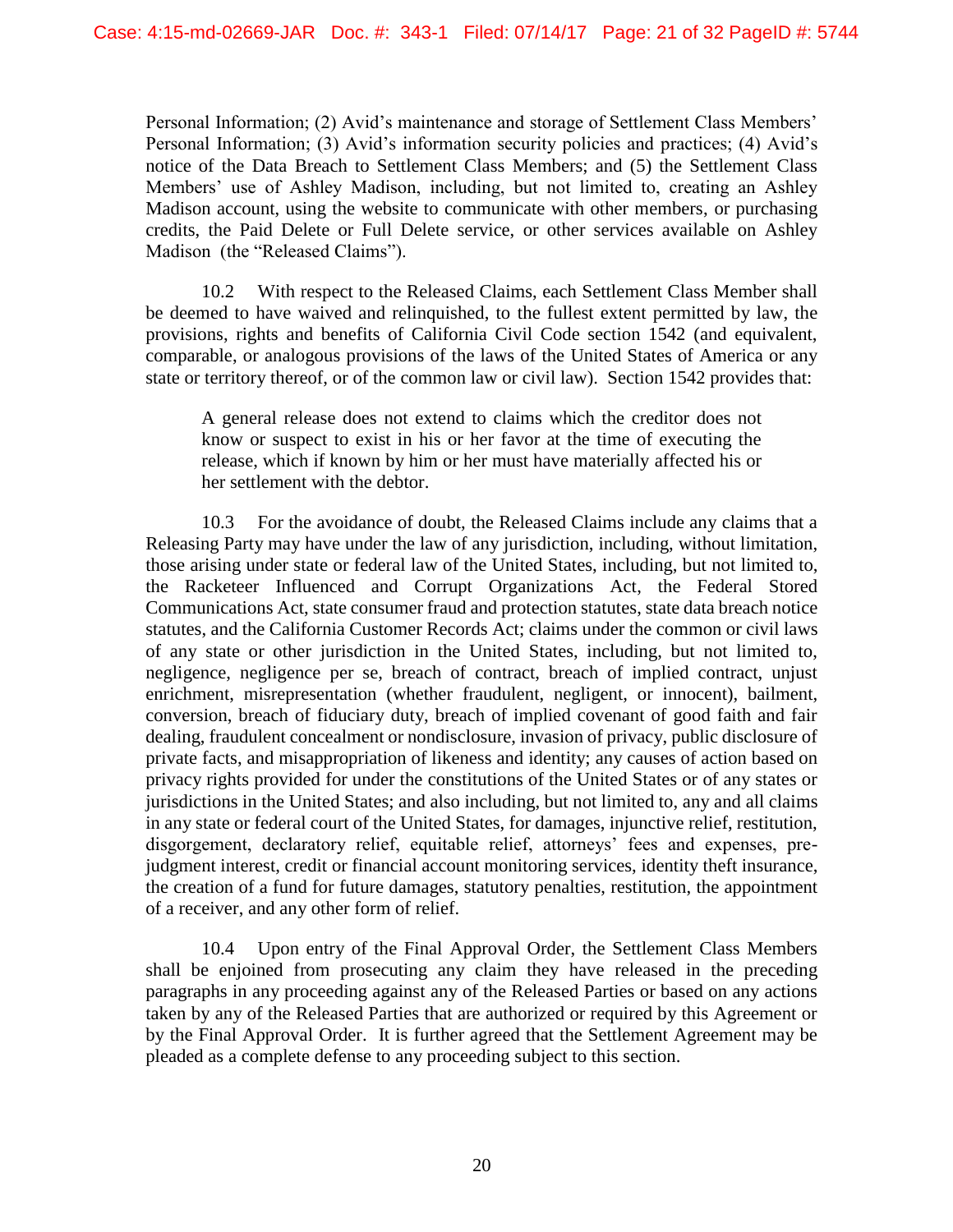10.5 Effectuation of Settlement. None of the above releases include releases of claims or otherwise affect the Parties' rights to enforce the terms of the Settlement Agreement.

#### 11. **ATTORNEYS' FEES AND SERVICE AWARDS**

11.1 Attorneys' Fees, Costs and Expenses. The parties understand that Class Counsel will petition the Court for an award of attorneys' fees in an amount not to exceed one third of the total \$11.2 million value of the Settlement Fund, exclusive of interest accumulated, along with Class Counsel's reasonable costs and expenses. Class Counsel will distribute such fees, costs and expenses in a manner consistent with counsel's contribution to the benefit obtained for the Settlement Class. Such fees, costs and expenses, if approved by the Court, shall be payable within 15 days of the entry of the Final Approval Order, or such later date as required by the Court, subject to the provision of reasonable and adequate security, and Class Counsel providing all payment routing information and the tax I.D. numbers for Class Counsel. In the event the Final Approval Order is reversed or vacated by the U.S. Court of Appeals for the Eighth Circuit or the U.S. Supreme Court, Class Counsel shall refund all fees, costs, and expenses paid by Avid to Avid within 30 days of the order vacating or reversing the Final Approval Order. Defendants agree that the attorney fee award is a matter to be determined by the Court and Defendants will take no position regarding the attorney fee award. The Fee and Expense Award shall be the total obligation of Defendants to pay for attorneys' fees, costs and/or expenses of any kind (including, but not limited to, travel, filing fees, court reporter and videographer expenses, expert fees and costs, and document review and production costs related to this Action or any claims asserted in the Action). Any disputes regarding the distribution of fees or the reasonableness or adequacy of the security to be provided by counsel shall be mediated by the Hon. Layn R. Phillips and decided by the Court. Class Counsel and Supporting Counsel agree that the denial of, reduction or downward modification of, or failure to grant any application for attorneys' fees, costs, or expenses shall not constitute grounds for modification or termination of this Settlement Agreement, including the releases provided for herein.

11.2 Service Awards. Class Counsel will petition the Court for approval of, and Defendants will not oppose, service awards not to exceed \$5,000 for each Class Representative, which are intended to compensate such individuals for their efforts in the litigation and commitment on behalf of the Settlement Class ("Service Awards"). Service Awards will be in addition to any claim which the Class Representative may be entitled to under the claims process set forth in Section 8 of this agreement. Any Service Awards approved will be paid from the Settlement Fund. Neither Class Counsel's application for, nor any individual's entitlement to, a Service Award shall be conditioned in any way upon such individual's support for this Agreement.

11.3 Except as otherwise provided in this Settlement Agreement, each party to this Settlement Agreement shall bear his, her or its own costs of the Litigation.

#### $12.$ **TERMINATION**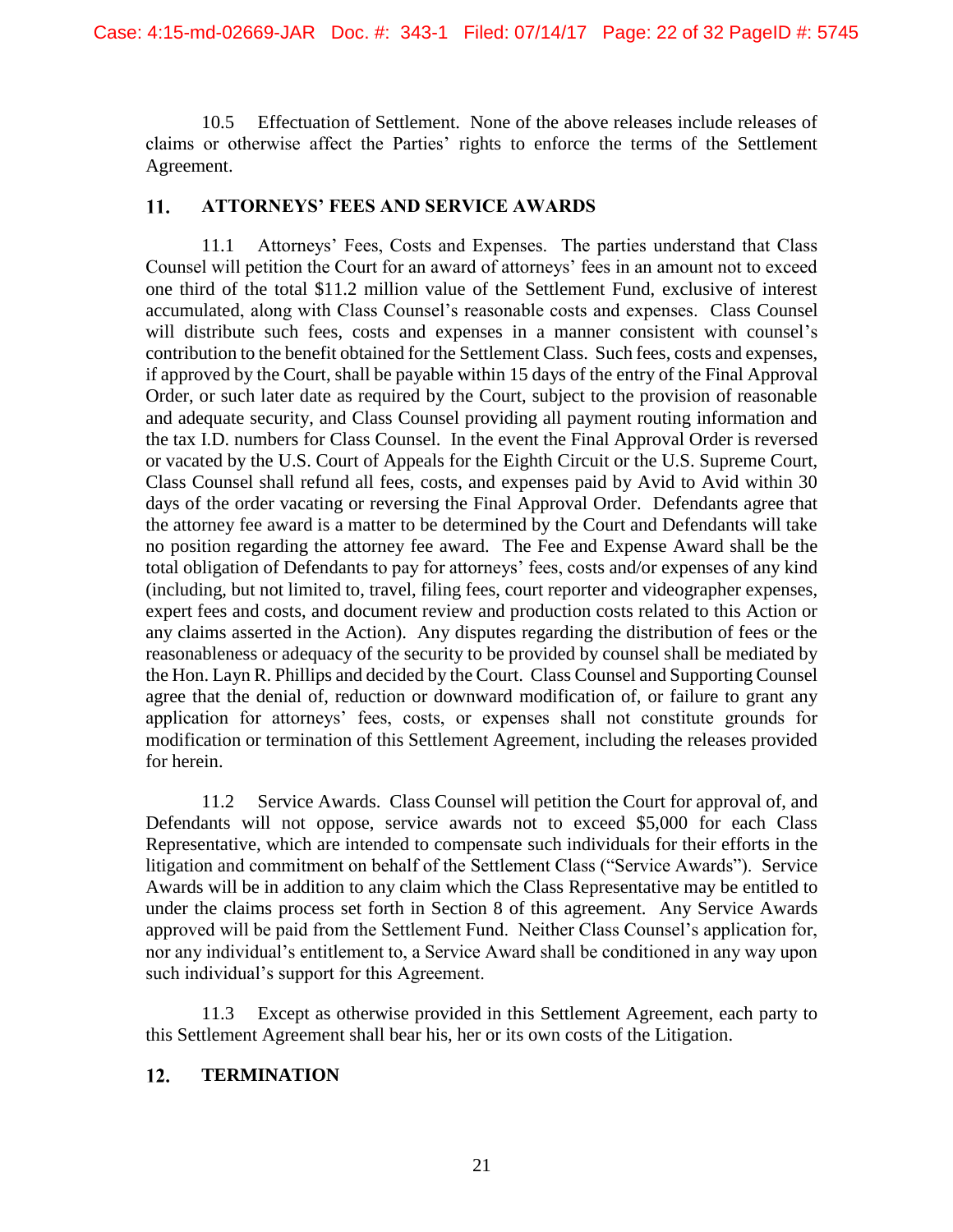12.1 Effect If Settlement Not Approved. This Settlement Agreement was entered into only for purposes of settlement, subject to and without waiver of the Parties' respective rights. If the Court does not enter the order granting Preliminary Approval or the Final Approval Order, or if the Effective Date does not occur, Class Counsel and Defendants' Counsel shall endeavor, consistent with the Settlement Agreement, to cure any defect identified by the Court; provided, however, that Defendants shall not be obligated to accept such cure if it increases the cost or burden of the Settlement Agreement to Avid or Biderman or reduces or otherwise affects the scope of the releases provided by this Settlement Agreement.

12.2 This Settlement Agreement may be terminated by either the Class Representatives or Defendants by serving on counsel for the opposing Party and filing with the Court a written notice of termination within fourteen (14) days (or such longer time as may be agreed between Class Counsel and Avid) after any of the following occurrences: (a) Class Counsel and Avid agree to termination before the Effective Date; (b) the Court rejects, materially modifies, materially amends or changes, or declines to preliminarily or finally approve the Settlement Agreement; (c) an appellate court reverses the Final Approval Order, and the Settlement Agreement is not reinstated and finally approved without material change by the Court on remand; (d) the Court or any reviewing appellate court incorporates material terms or provisions into, or deletes or strikes material terms or provisions from, or materially modifies, amends, or changes, the Preliminary Approval Order, the proposed Final Approval Order, or the Settlement Agreement; or (e) the Effective Date does not occur.

12.3 If a threshold number of Class Members submit valid requests to opt out of the Settlement Class (that threshold number being agreed by the Parties), Defendants may terminate this Agreement by providing written notice of termination to Settlement Class Counsel and to the Court no later than 7 days before the Final Approval Hearing.

12.4 If the Settlement Agreement is terminated for any reason, the Final Approval Order is not entered for any reason, or the Effective Date does not occur, then no term or condition of the Settlement Agreement, or any draft thereof, or any discussion, negotiation, documentation, or other part or aspect of the Parties' settlement discussions shall have any effect, nor shall any such matter be admissible in evidence for any purpose in the Action, or in any other proceeding, the Parties shall be restored to their respective positions immediately preceding execution of this Settlement Agreement.

12.5 If the Final Approval Order or any part of it is vacated, overturned, reversed, or rendered void as a result of an appeal, or the Settlement Agreement is voided, rescinded, or otherwise terminated for any other reason, then within 30 days, Class Counsel shall return to Avid all attorneys' fees, costs, and other payments received by Class Counsel under the Settlement Agreement except for fees incurred for notice and for reasonable administration expenses, as set forth in paragraph 3.1 above.

#### **NO ADMISSION OF LIABILITY** 13.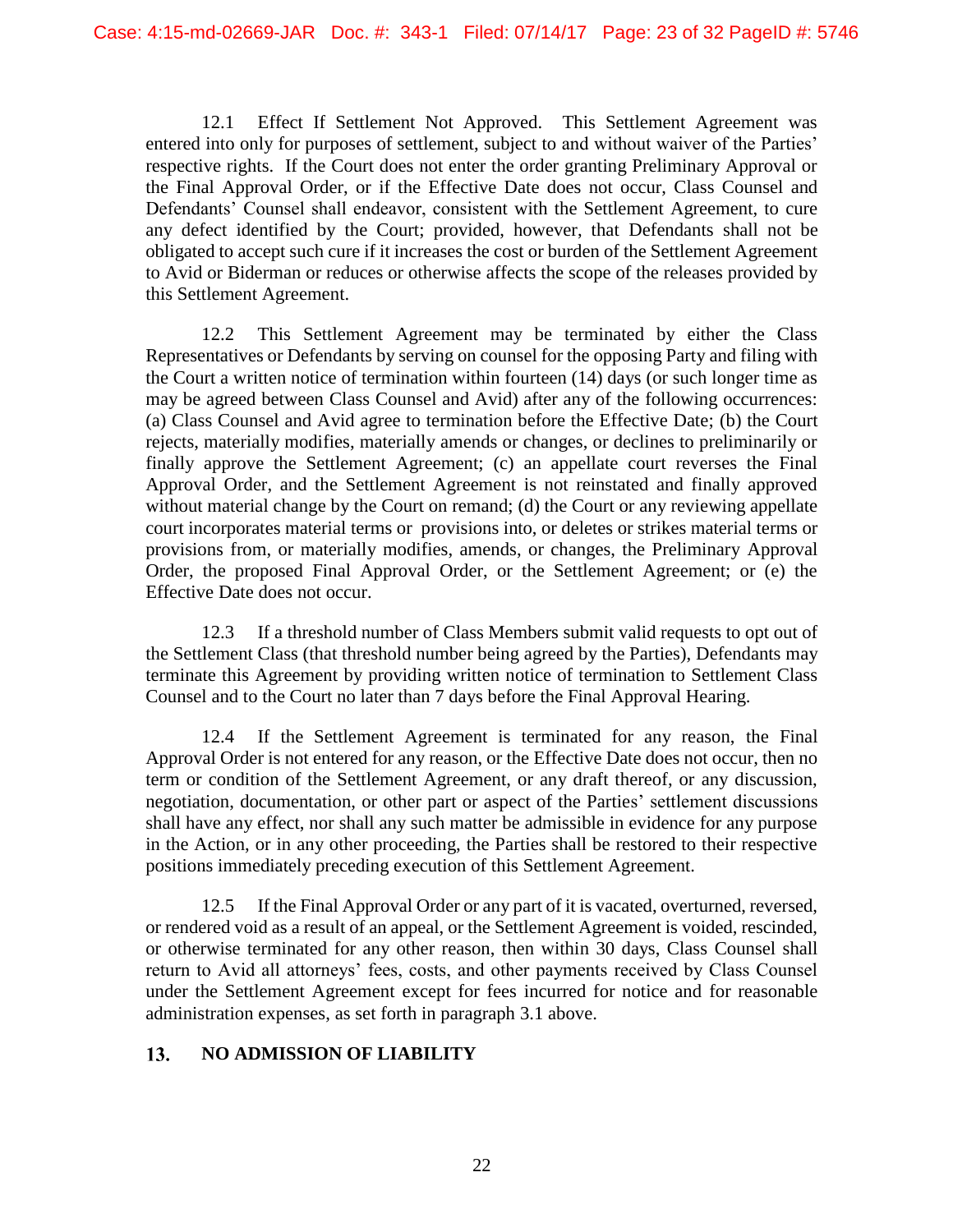13.1 This Settlement Agreement reflects, among other things, the compromise and settlement of disputed claims among the parties, and neither this Settlement Agreement nor the releases given herein, nor any consideration therefor, nor any actions taken to carry out this Settlement Agreement, are intended to be, nor may they be deemed or construed to be, an admission or concession of liability, or the validity of any claim, defense, or of any point of fact or law on the part of any party. Defendants deny the material allegations of the complaint filed in this Action. Neither this Settlement Agreement, nor the fact of settlement, nor the settlement proceedings, nor the settlement negotiations, nor any related document, shall be used as an admission of any fault or omission by any or all of the Released Parties, or be offered or received in evidence as an admission, concession, presumption or inference of any wrongdoing or liability by any or all of the Released Parties in any proceeding, other than such proceedings as may be necessary to consummate, interpret or enforce this Settlement Agreement.

#### 14. **EFFECT OF CLASS CERTIFICATION**

14.1 The Parties agree, for settlement purposes only, that this Action shall be certified and proceed as a class action under Federal Rule of Civil Procedure 23(b)(3), with a class consisting of all Settlement Class Members, and with Brian Farr, Steven Coward, Marc Benefield, Nhung Truong, Gustavo Alfaro, David Yagel, John Hiles III, Matthew Lisuzzo, Britt Garrett, Christopher Russell, David Miller, James Mike Shows, Todd Witengier, Byron Goetting, Marvin Cabiness, Keith Macomber, Paul Jack, and Anthony Imbarrato, as Class Representatives, and with Class Counsel as counsel for the Settlement Class Members.

14.2 Any certification of a conditional, preliminary or final settlement class pursuant to the terms of this Settlement Agreement shall not constitute, and shall not be construed as, an admission on the part of Defendants that this Action, or any other proposed or certified class action, is appropriate for trial class treatment pursuant to Federal Rule of Civil Procedure or any similar state or federal class action statute or rule. This Settlement Agreement shall be without prejudice to the rights of Defendants to: (a) move to dismiss or stay this Action on any applicable basis; (b) oppose certification in this Action should this Settlement Agreement not be approved or implemented for any reason; or (c) oppose certification in any other proposed or certified class action. Neither the fact of this settlement nor this Settlement Agreement shall be used in connection with efforts in any proceeding to seek certification of any claims asserted against Defendants.

#### 15. **MISCELLANEOUS PROVISIONS**

15.1 Change of Time Periods. The time periods and/or dates described in this Settlement Agreement with respect to the giving of notices and hearings are subject to approval and change by the Court or by the written agreement of Class Counsel and Defendants' Counsel, without notice to Settlement Class Members. The Parties reserve the right, by agreement and subject to the Court's approval, to grant any reasonable extension of time that might be needed to carry out any of the provisions of this Settlement Agreement, as well as to correct any inadvertent, non-substantive mistakes or typographical errors contained in the Settlement Agreement.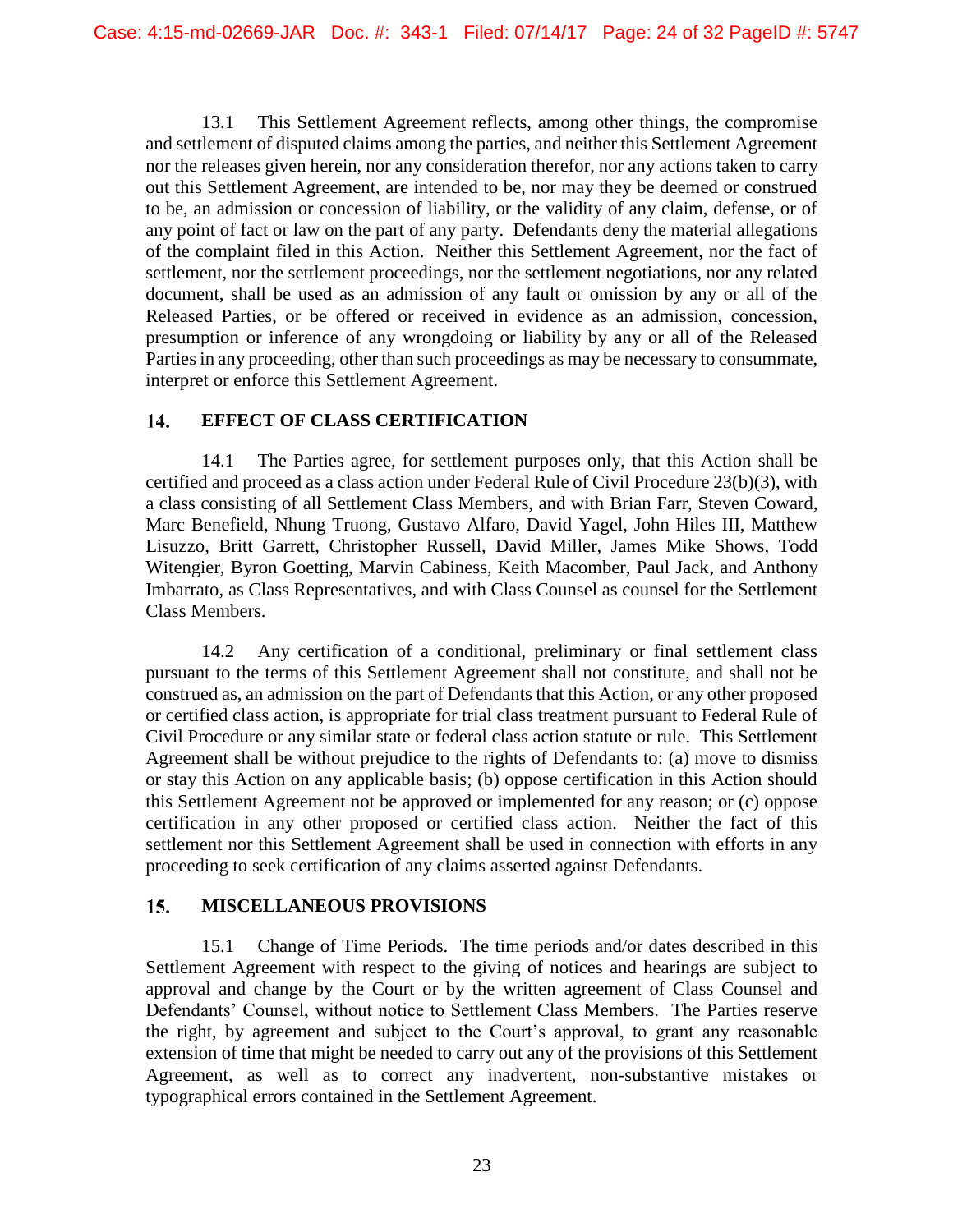15.2 Binding Agreement. This Settlement Agreement shall be binding upon and inure to the benefit of the respective heirs, successors, and assigns of the Parties, the Settlement Class Members and the other Released Parties.

15.3 Confidentiality. The Parties agree that all drafts, discussions, negotiations, documentation, or other information prepared in relation to the Settlement Agreement and the Parties' settlement discussions shall be treated as strictly confidential and may not be disclosed to any person other than the Parties' counsel, insurers, accountants, auditors, and other related parties required to have notice of this Settlement Agreement pursuant to applicable state and federal law.

15.4 Cooperation of Parties. The Parties agree to cooperate in good faith to prepare and execute all documents, to seek Court approval, defend Court approval, and to do all things reasonably necessary to complete and effectuate the settlement described in this Agreement.

15.5 Obligation To Meet And Confer. Before filing any motion in the Court raising a dispute arising out of or related to this Agreement, the Parties shall consult with each other and certify to the Court that they have consulted in good faith.

15.6 No Waiver. The waiver by any party of any provision or breach of this Settlement Agreement shall not be deemed a waiver of any other provision or breach of this Settlement Agreement.

15.7 Integration. All of the exhibits of this Settlement Agreement are material and integral parts hereof, and are fully incorporated herein by reference. This Settlement Agreement and the exhibits hereto constitute the entire, fully integrated agreement among the Parties and cancel and supercede all prior written and unwritten agreements, negotiations and understandings pertaining to the Settlement Agreement and the Litigation, and may not be contradicted by evidence of any prior or contemporaneous agreement. The Parties further intend that this Settlement Agreement constitutes the complete and exclusive statement of its terms as between the Parties, and that no extrinsic evidence whatsoever may be introduced in any agency or judicial proceeding, if any, involving this Settlement Agreement.

15.8 No Conflict Intended. Any inconsistency between the headings used in this Agreement and the text of the paragraphs of this Agreement shall be resolved in favor of the text.

15.9 Singular and Plurals. As used in this Agreement, all references to the plural shall also mean the singular and to the singular shall also mean the plural whenever the context so indicates.

15.10 Execution in Counterparts. This Settlement Agreement shall become effective upon its execution by all of the undersigned. The parties may execute this Settlement Agreement in counterparts, and execution of counterparts shall have the same force and effect as if all parties had signed the same instrument. The parties further agree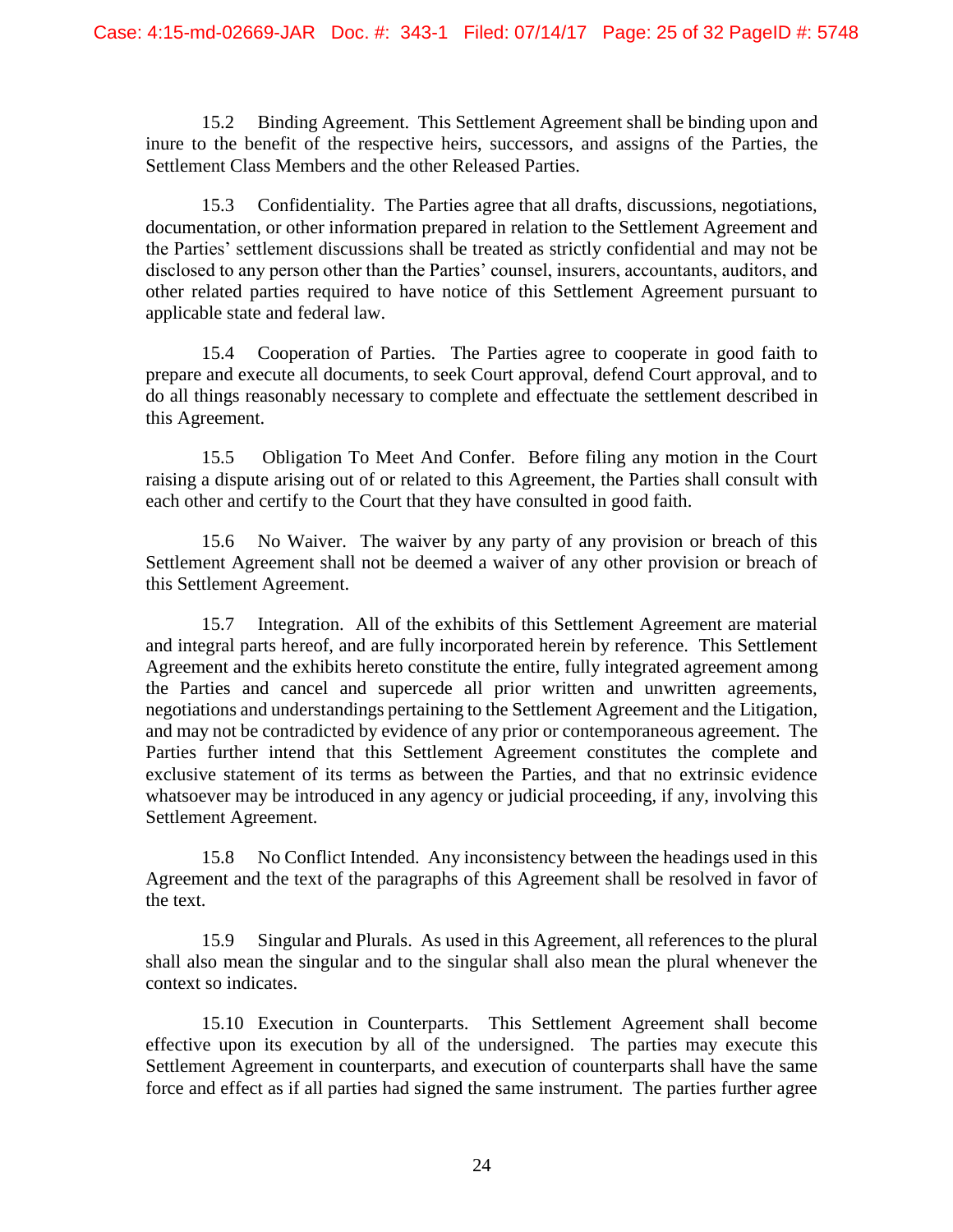that signatures provided by portable document format (PDF) or other electronic transmission shall have the same force and effect as original signatures.

15.11 Authority. Class Counsel, who are signatories hereof, represent and warrant that they have the authority, on behalf of Plaintiffs and Class Counsel, and to execute, deliver, and perform this Settlement Agreement and to consummate all of the transactions contemplated hereby. This Settlement Agreement has been duly and validly executed and delivered by Class Counsel and Plaintiffs and constitutes their legal, valid and binding obligation.

15.11.1 Defendants, through their undersigned attorneys, represent and warrant that they have the authority, on behalf of their respective clients, to execute, deliver, and perform this Settlement Agreement and to consummate the transactions contemplated hereby. The execution, delivery and performance by Defendants of this Settlement Agreement and the consummation by it of the actions contemplated hereby have been duly authorized by all necessary corporate action on the part of Defendants. This Settlement Agreement has been duly and validly executed and delivered by Defendants and constitutes their legal, valid, and binding obligation.

15.12 No Construction Against Drafter. The determination of the terms of, and the drafting of, this Settlement Agreement, including its exhibits, has been by mutual agreement after negotiation, with consideration by and participation of all Parties and their counsel. Since this Settlement Agreement was drafted with the participation of all Parties and their counsel, the presumption that ambiguities shall be construed against the drafter does not apply. Each of the Parties was represented by competent and effective counsel throughout the course of settlement negotiations and in the drafting and execution of this Settlement Agreement, and there was no disparity in bargaining power among the Parties to this Settlement Agreement.

15.13 Enforcement of this Settlement Agreement. The Court shall retain jurisdiction, and shall have exclusive jurisdiction, to enforce, interpret, and implement this Settlement Agreement, including any alleged violation, and the terms of any order entered pursuant to this Settlement Agreement. However, any dispute or disagreement between the Parties regarding this Agreement and its implementation for purposes of submission to the Court for Preliminary Approval, shall be mediated by the Hon. Layn R. Phillips.

15.14 Governing Law. This Settlement Agreement is intended to and shall be governed by the laws of the State of Missouri without giving effect to principles of conflicts of laws.

15.15 Notices. All notices to the Parties or Class Counsel provided for herein, shall be made in writing and communicated sent by electronic and regular mail to the following addresses (unless one of the Parties subsequently designates one or more other designees):

If to Class Counsel:

John Driscoll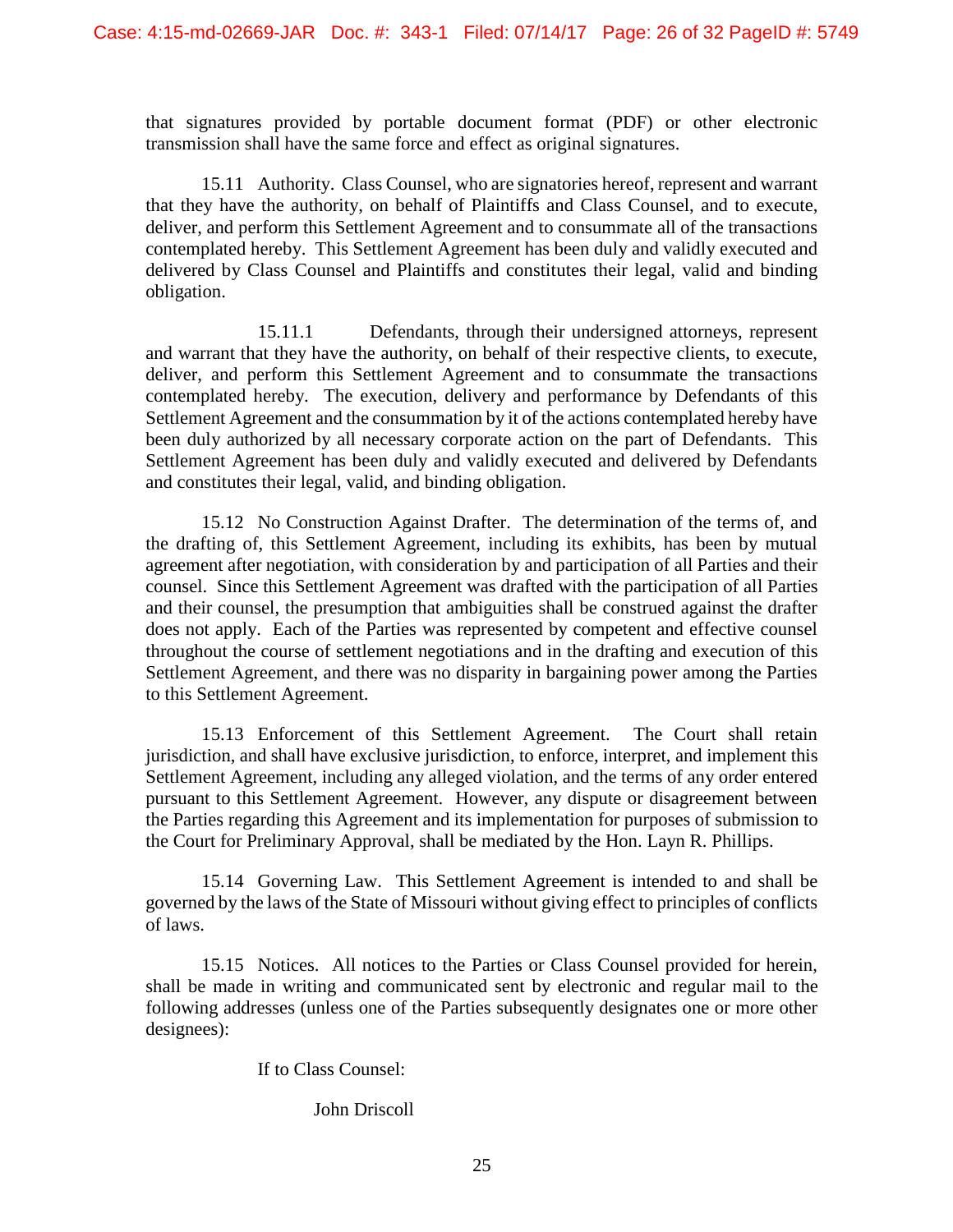THE DRISCOLL FIRM, P.C. 211 N. Broadway, 40th Floor St. Louis, Missouri 63102 Tel.: (314) 932-3232 Fax: (314) 932-3233 *john@thedriscollfirm.com* 

W. Lewis Garrison, Jr. HENINGER GARRISON DAVIS LLC 2224 1st Avenue North Birmingham, Alabama 35203 Tel.: (205) 326-3336 Fax: (205) 326-3332 *wlgarrison@hgdlawfirm.com* 

If to Avid or its counsel:

Robert A. Atkins Paul, Weiss, Rifkind, Wharton & Garrison LLP 1285 Avenue of the Americas New York, New York 10019–6064 (212) 373-3000 ratkins@paulweiss.com

Richard P. Cassetta (MO #43821) Bryan Cave LLP One Metropolitan Square 211 North Broadway, Suite 3600 St. Louis, MO 63102-2750 Telephone: (314) 259-2000 Facsimile: (314) 259-2020 richard.cassetta@bryancave.com

If to Noel Biderman or his counsel:

Ian M. Dumain **BOIES SCHILLER FLEXNER LLP** 333 Main Street Armonk, NY 10504 Telephone: 914-749-8244 Facsimile: 914-749-8300 *idumain@bsfllp.com*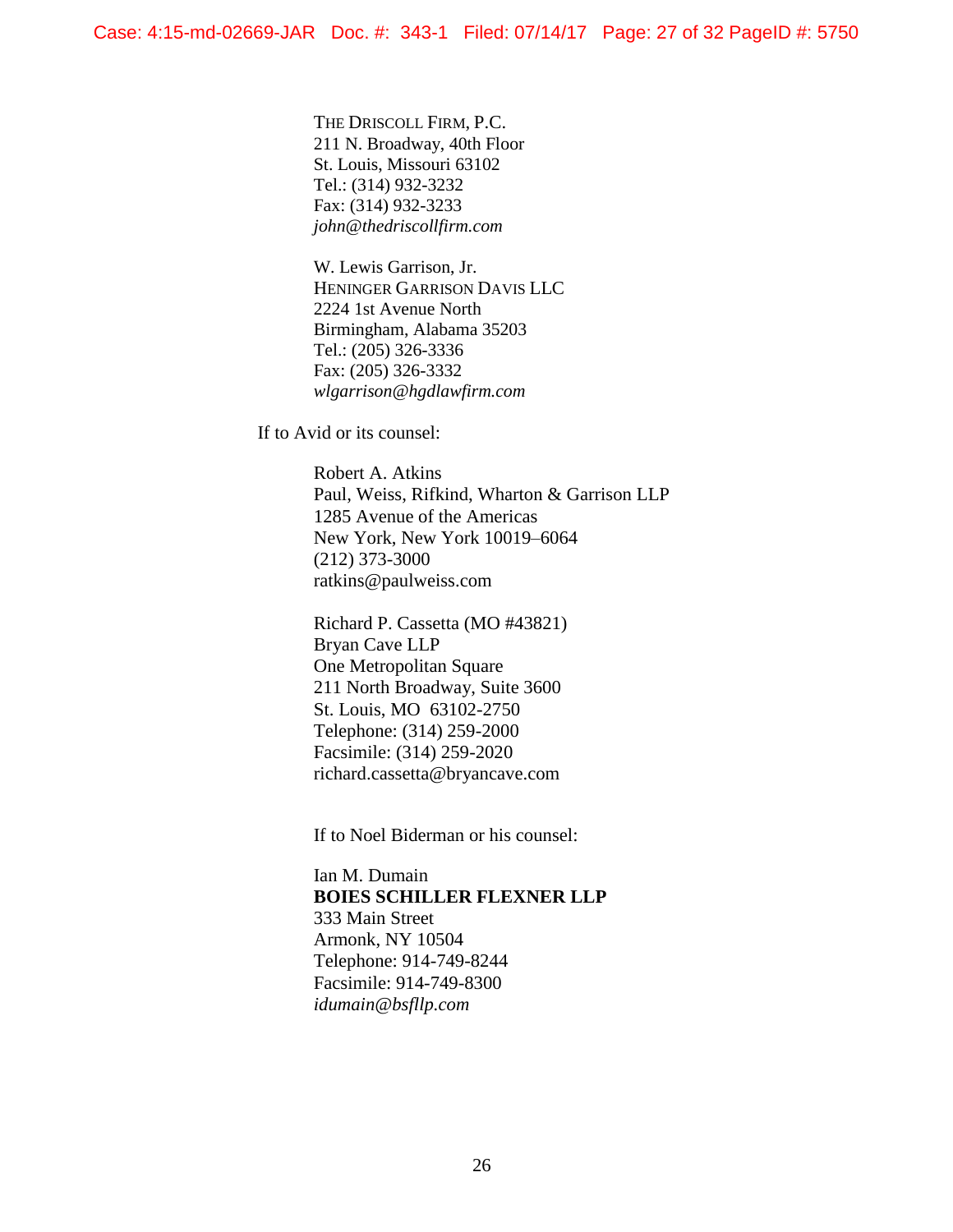Case: 4:15-md-02669-JAR Doc. #: 343-1 Filed: 07/14/17 Page: 28 of 32 PageID #: 5751

Down & Down, P.C. Bv:

Douglas  $\hat{P}$ . Dowd (29240MO) William T. Dowd (39648MO) Alex R. Lumaghi (56569MO)

211 North Broadway, Suite 4050 St. Louis, Missouri 63102 Tel.: (314) 621-2500 Fax: (314) 621-2503 doug@dowdlaw.net bill@dowdlaw.net alex@dowdlaw.net

### **Plaintiffs' Interim Liaison Counsel**

### THE DRISCOLL FIRM, P.C.

By:

John J. Driscoll (54729MO) Christopher J. Quinn (41883MO) Gregory G. Pals (48820MO)

211 N. Broadway, 40th Floor St. Louis, Missouri 63102 Tel.: (314) 932-3232 Fax: (314) 932-3233 john@thedriscollfirm.com chris@thedriscollfirm.com greg@thedriscollfirm.com

# HENINGER GARRISON DAVIS LLC

By:

W. Lewis Garrison, Jr. James F. McDonough, III Christopher B. Hood Taylor C. Bartlett

W. Lewis Garrison, Jr. Christopher B. Hood Taylor C. Bartlett HENINGER GARRISON DAVIS, LLC

# PAUL, WEISS, RIFKIND, WHARTON & GARRISON

**LLP**  $By:$ Robert A. Atkins Yahonnes Cleary

1285 Avenue of the Americas New York, New York 10019-6064  $(212)$  373-3000 ratkins@paulweiss.com ycleary@paulweiss.com

Richard P. Cassetta (MO #43821) Helen Looney (MO #67029) **Bryan Cave LLP** One Metropolitan Square 211 North Broadway, Suite 3600 St. Louis, MO 63102-2750 Telephone: (314) 259-2000 Facsimile: (314) 259-2020 richard.cassetta@bryancave.com

Attorneys for Avid Dating Life Inc. and Avid Life Media Inc.

### **BOIES SCHILLER FLEXNER LLP**

By:

William S. Ohlemeyer Christopher M. Green Ian M. Dumain

333 Main Street Armonk, NY 10504 Telephone: 914-749-8244 Facsimile: 914-749-8300 wohlemeyer@bsfllp.com cgreen@bsfllp.com idumain@bsfllp.com

Attorneys for Defendant Noel Biderman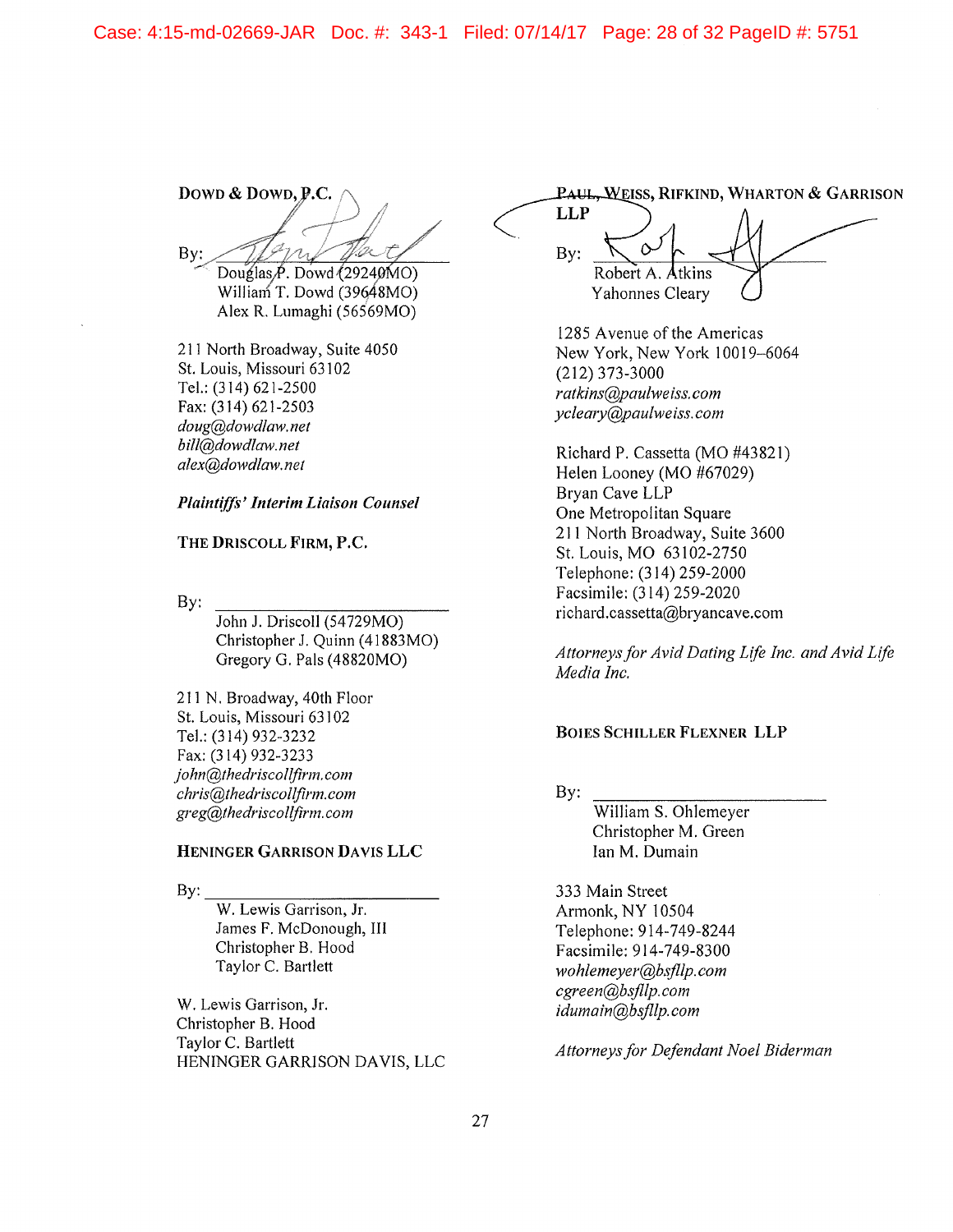Case: 4:15-md-02669-JAR Doc. #: 343-1 Filed: 07/14/17 Page: 29 of 32 PageID #: 5752

Down & Down, P.C.

 $Bv$ :

Douglas P. Dowd (29240MO) William T. Dowd (39648MO) Alex R. Lumaghi (56569MO)

211 North Broadway, Suite 4050 St. Louis, Missouri 63102 Tel.: (314) 621-2500 Fax: (314) 621-2503 doug@dowdlaw.net bill@dowdlaw.net alex@dowdlaw.net

# **Plaintiffs' Interim Liaison Counsel**

THE DRISC By: n J. Driscon (54729MC)

Christopher J. Quinn (41883MO) Gregory G. Pals (48820MO)

211 N. Broadway, 40th Floor St. Louis, Missouri 63102 Tel.: (314) 932-3232 Fax: (314) 932-3233 john@thedriscollfirm.com chris@thedriscollfirm.com greg@thedriscollfirm.com

# HENINGER GARRISON DAVIS LLC

By:

W. Lewis Garrison, Jr. James F. McDonough, III Christopher B. Hood Taylor C. Bartlett

W. Lewis Garrison, Jr. Christopher B. Hood Taylor C. Bartlett HENINGER GARRISON DAVIS, LLC

PAUL, WEISS, RIFKIND, WHARTON & GARRISON LLP By: Robert A. Atkins Yahonnes Cleary

1285 Avenue of the Americas New York, New York 10019-6064  $(212)$  373-3000 ratkins@paulweiss.com ycleary@paulweiss.com

Richard P. Cassetta (MO #43821) Helen Looney (MO #67029) Bryan Cave LLP One Metropolitan Square 211 North Broadway, Suite 3600 St. Louis, MO 63102-2750 Telephone: (314) 259-2000 Facsimile: (314) 259-2020 richard.cassetta@bryancave.com

Attorneys for Avid Dating Life Inc. and Avid Life Media Inc.

# **BOIES SCHILLER FLEXNER LLP**

By:

William S. Ohlemeyer Christopher M. Green Ian M. Dumain

333 Main Street Armonk, NY 10504 Telephone: 914-749-8244 Facsimile: 914-749-8300 wohlemeyer@bsfllp.com cgreen@bsfllp.com idumain@bsfllp.com

Attorneys for Defendant Noel Biderman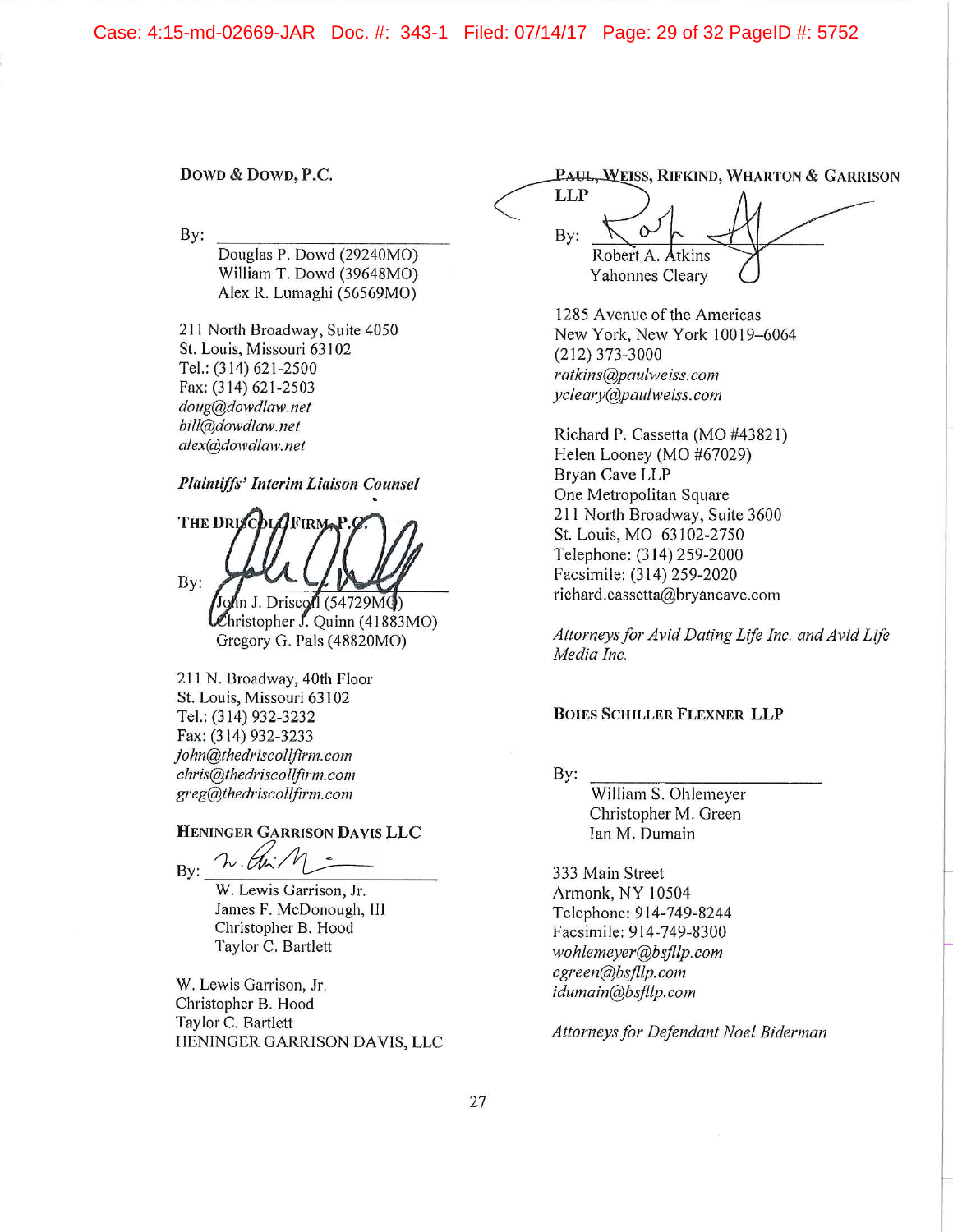Case: 4:15-md-02669-JAR Doc. #: 343-1 Filed: 07/14/17 Page: 30 of 32 PageID #: 5753

# Down & Down, P.C.

By:

Douglas P. Dowd (29240MO) William T. Dowd (39648MO) Alex R. Lumaghi (56569MO)

211 North Broadway, Suite 4050 St. Louis, Missouri 63102 Tel.: (314) 621-2500 Fax: (314) 621-2503 doug@dowdlaw.net bill@dowdlaw.net alex@dowdlaw.net

# **Plaintiffs' Interim Liaison Counsel**

# THE DRISCOLL FIRM, P.C.

 $By:$ 

John J. Driscoll (54729MO) Christopher J. Quinn (41883MO) Gregory G. Pals (48820MO)

211 N. Broadway, 40th Floor St. Louis, Missouri 63102 Tel.: (314) 932-3232 Fax: (314) 932-3233 john@thedriscollfirm.com chris@thedriscollfirm.com greg@thedriscollfirm.com

# **HENINGER GARRISON DAVIS LLC**

 $\mathbf{By:}$ 

W. Lewis Garrison, Jr. James F. McDonough, III Christopher B. Hood Taylor C. Bartlett

W. Lewis Garrison, Jr. Christopher B. Hood Taylor C. Bartlett HENINGER GARRISON DAVIS, LLC PAUL, WEISS, RIFKIND, WHARTON & GARRISON **LLP** 

By:

Robert A. Atkins **Yahonnes Cleary** 

1285 Avenue of the Americas New York, New York 10019-6064  $(212)$  373-3000 ratkins@paulweiss.com ycleary@paulweiss.com

Richard P. Cassetta (MO #43821) Helen Looney (MO #67029) Bryan Cave LLP One Metropolitan Square 211 North Broadway, Suite 3600 St. Louis, MO 63102-2750 Telephone: (314) 259-2000 Facsimile: (314) 259-2020 richard.cassetta@bryancave.com

Attorneys for Avid Dating Life Inc. and Avid Life Media Inc.

### **BOIES SCHILLER FLEXNER LLP**

By: William S. Ohlemeyer Christopher M. Green

Ian M. Dumain

333 Main Street Armonk, NY 10504 Telephone: 914-749-8244 Facsimile: 914-749-8300 wohlemeyer@bsfllp.com cgreen@bsfllp.com idumain@bsfllp.com

**Attorneys for Defendant Noel Biderman**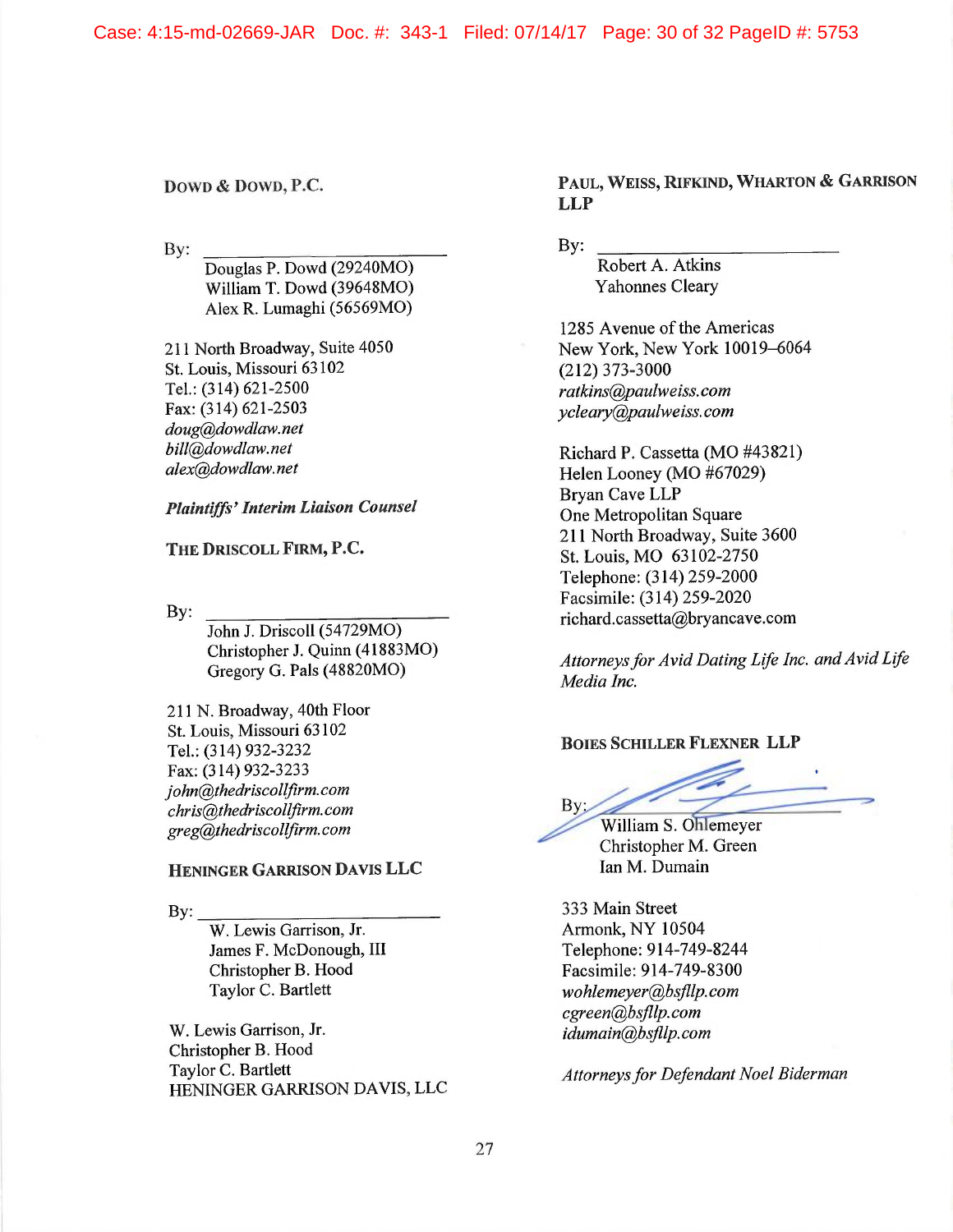2224 1st Avenue North Birmingham, Alabama 35203 Tel.: (205) 326-3336 Fax: (205) 326-3332 *wlgarrison@hgdlawfirm.com chood@hgdlawfirm.com taylor@hgdlawfirm.com* 

James F. McDonough, III HENINGER GARRISON DAVIS, LLC 3621 Vinings Slope, Suite 4320 Atlanta, Georgia 30339 Tel.: (404) 996-0869 Fax: (205) 326-3332 *jmcdonough@hgdlawfirm.com* 

# *Plaintiffs' Interim Co-Lead Counsel*

John Arthur Eaves, Jr. JOHN ARTHUR EAVES ATTORNEYS AT LAW 101 North State Street Jackson, Mississippi 39201 Tel.: (601) 355-7961 Fax: (601) 355-0530 *johnjr@eaveslaw.com* 

Gary F. Lynch Jamisen A. Etzel CARLSON LYNCH SWEET & KILPELA, LLP 1133 Penn Ave., 5th floor Pittsburgh, Pennsylvania 15222 Tel.: (412) 322-9243 Fax: (724) 656-1556 *glynch@carlsonlynch.com jetzel@carlsonlynch.com* 

Thomas A. Zimmerman, Jr. Jordan Mitchell Rudnick ZIMMERMAN LAW OFFICES, P.C. 77 West Washington Street, Suite 1220 Chicago, Illinois 60602 (312) 440-0020 *tom@attorneyzim.com jordan@attorneyzim.com* 

Julian A. Hammond Ari Cherniak